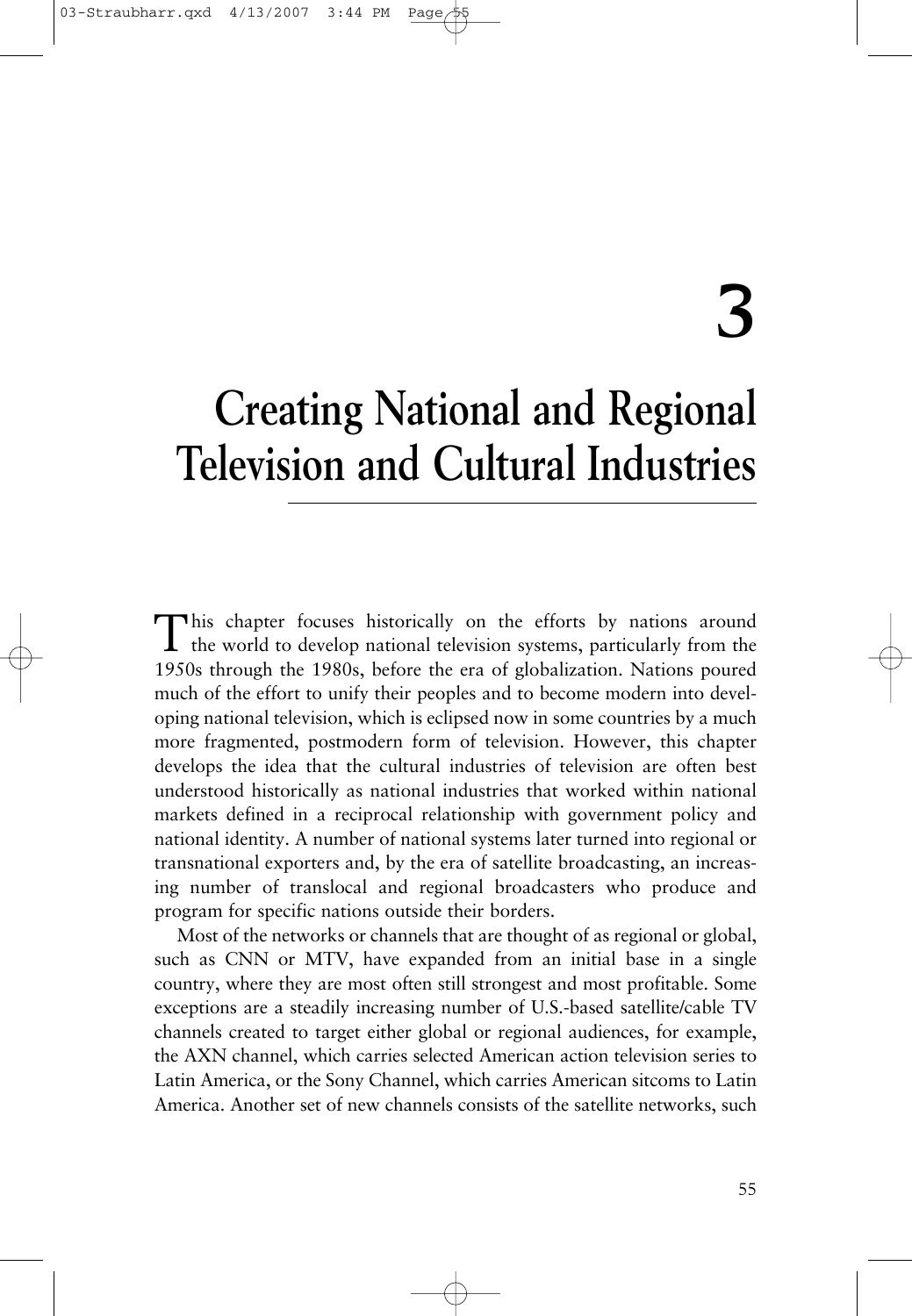as Star TV in Asia and Orbit or Al-Jazeera in the Middle East, which were explicitly started since the 1980s to be regional television networks. Another new category is the local or regional channels that work with culturallinguistic markets smaller than the nation-state, such as Catalonian television within Spain or Telegu-language television within India.

Through a political economy and historical view, this chapter focuses on some of the main structural elements for the national bases of world television: economic frameworks, ownership bases, governmental regulations and controls, and institutional forms of organization and operation. In terms of complexity theory, these structural elements form boundaries within which cultural forces and agents, such as television producers, distributors, and viewers, operate. The structures of television limit what cultural agents can do, but within those limits, agency may create different patterns. In terms of Giddens's (1984) approach to structuration, these same structural elements form limits within which television producers, distributors, and viewers operate but also provide the resources that can be used to produce, distribute, and consume television.

# **Dependency, the Cold War, and Television Industry Production**

Even after their formal independence, many developing countries still depend on the industrialized world for many things, as detailed later (Hamelink, 1983). This is a structural legacy of imperialism that many countries have struggled with and which only a few countries have substantially overcome.

For quite a long time, these postindependence issues were analyzed in terms of world systems theory and dependency theory. In world systems theory, a core of industrial nations controls the essential dynamics of the world capitalist system. A large number of nations, most of the developing world, are peripheral or essentially dependent, and a smaller number of nations, which Wallerstein (1979) calls semiperipheral, achieve some growth and development. Semiperipheral states include the partially industrialized states of the Third World, Eastern Europe, and, at least before World War I, Russia (Wallerstein, 1991, pp. 88–89). In all of these cases, the world economy, still controlled by the core nations, is expanding and penetrating new states to draw in new raw materials and potential markets. Dependency theory takes a similar analysis, but more from the point of view of developing countries, which even after obtaining political independence, often saw themselves entangled in a series of dependent relations with either their former colonial powers or with competing international powers, such as the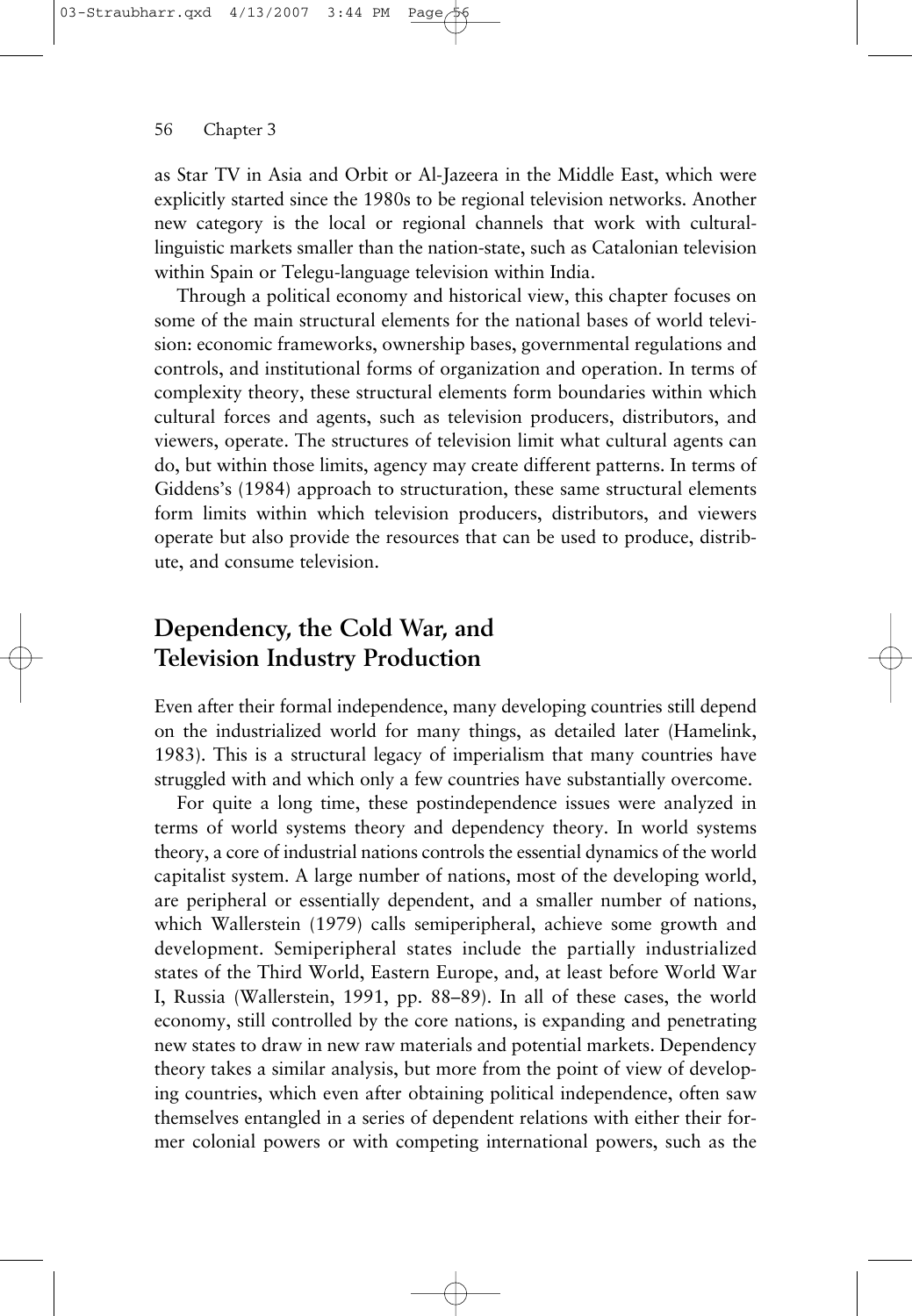United States or Great Britain. These lines of dependence tended to center on:

Finance: Many countries depended on outside powers for either investments or foreign aid;

Trade: Many countries remained locked in unfavorable trade relations with dominant countries, selling their raw materials cheaply and buying manufactured goods for high prices;

Politics: Countries often had to accept subordinate political alliances to obtain foreign aid or other benefits;

Culture: Countries often imported television, films, and news from either their former colonial power or the United States;

Education: National elites often spoke the languages of either former colonial powers such as France or of emerging global powers such as the United States (Cardoso, 1970).

Dependency varied greatly in regions of the world. The term itself was created by Latin American theorists, like Cardoso (1970), to describe the experience of Latin American countries after becoming independent in the 1820s, then forming powerful new relationships of dependency on Great Britain, France, and the United States. Most other developing countries became independent of colonialism much later, after the 1940s. However, the Latin American experience provided a useful set of prototypes and precedents for understanding dependency among other newly independent countries in other regions. However, regional experiences differed, and dependency developed and transformed in different ways around the world.

The reach of the industrialized nations continued to expand after World War II and to draw the newly independent nations into dependency. Even though the United States had been a literal colonial power in only a few countries, for example, Cuba and the Philippines, the United States now became a logical economic partner for developing country elites around the world. Both the United States and the USSR actively pursued alliances with elites in developing countries as part of the Cold War, so political and military concerns often overlapped or even opposed economic interests of the elites in both industrialized and developing countries.

Almost all national elites, whether in the economy, politics, or cultural industry, were seen as strongly linked to the economic interests of the core countries (dos Santos, 1973). These elites had been educated by the colonial powers, had learned the colonial languages, had often worked in or been trained by their companies, and often saw their economic fortunes as linked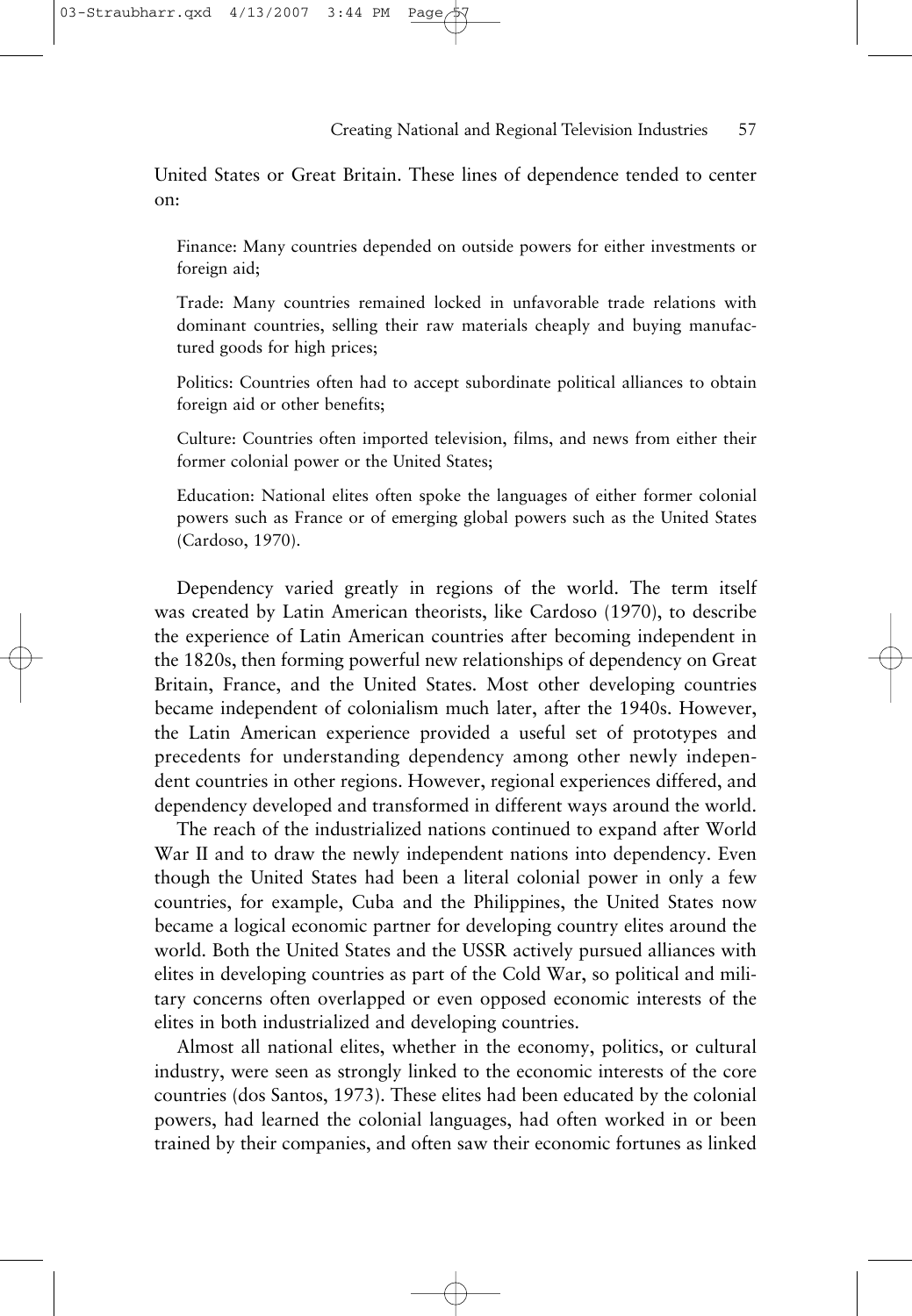to the corporations and governments of the major core countries, even after independence. So as these elites created political systems, economic groups, and cultural industries, they often saw profit and stability in continuing ties to the core countries. A key example is the television broadcasting personnel in various countries, who have been trained in how to produce television and, implicitly, what television is or should be, by the BBC or other dominant media groups (Golding & Murdock, 1997). Cultural industry elites, in television or elsewhere, were particularly interested in creating and guiding markets for both their economic role and their ideological role in reproducing the systems of culture and information.

Many saw the ideological role of television under dependency as making Third World residents content with their lot as lower paid consumers of the First World products. The core nations saw advertising and the consumerism it promotes as a key vehicle of both economic and ideological expansion (Fox, 1975; Janus, 1981). However, some elites in politics, economics, and media were interested in increasing their own national power and reducing dependency. So a great deal of policy making came to focus on reducing dependency by addressing issues such as enabling countries to produce more of their own media content and reducing imbalances of cultural imports (MacBride Commission, 1980).

# **Cultural Imperialism and Media Imperialism**

Building on dependency theories, another, perhaps more lasting body of theory was created: cultural imperialism. This theory identified several key problems that must be considered before further discussion of developments in national television. First, perhaps most fundamental, is the creation and reinforcement of commercial models for television. Herbert Schiller (1976) argued that the powerful U.S. communication industries had essentially forced global commercialization on most countries and on the international communication system as a whole. The spread of the commercial model of media, foreign investment in media, and the power of multinational advertisers were viewed as threatening to the use of media for nationally determined, developmentoriented purposes (Beltran & Fox de Cardona, 1979; Janus, 1981).

A second key and related issue is the profound role of media in producing ideologies that favored capitalist market development over other possibilities, favoring the economic interests of the United States and other advanced industrial nations (Schiller, 1969). In this view, the ideological role of media is primarily as part of the cultural superstructure that results from the more basic structural economic relations of dependency. In this pattern,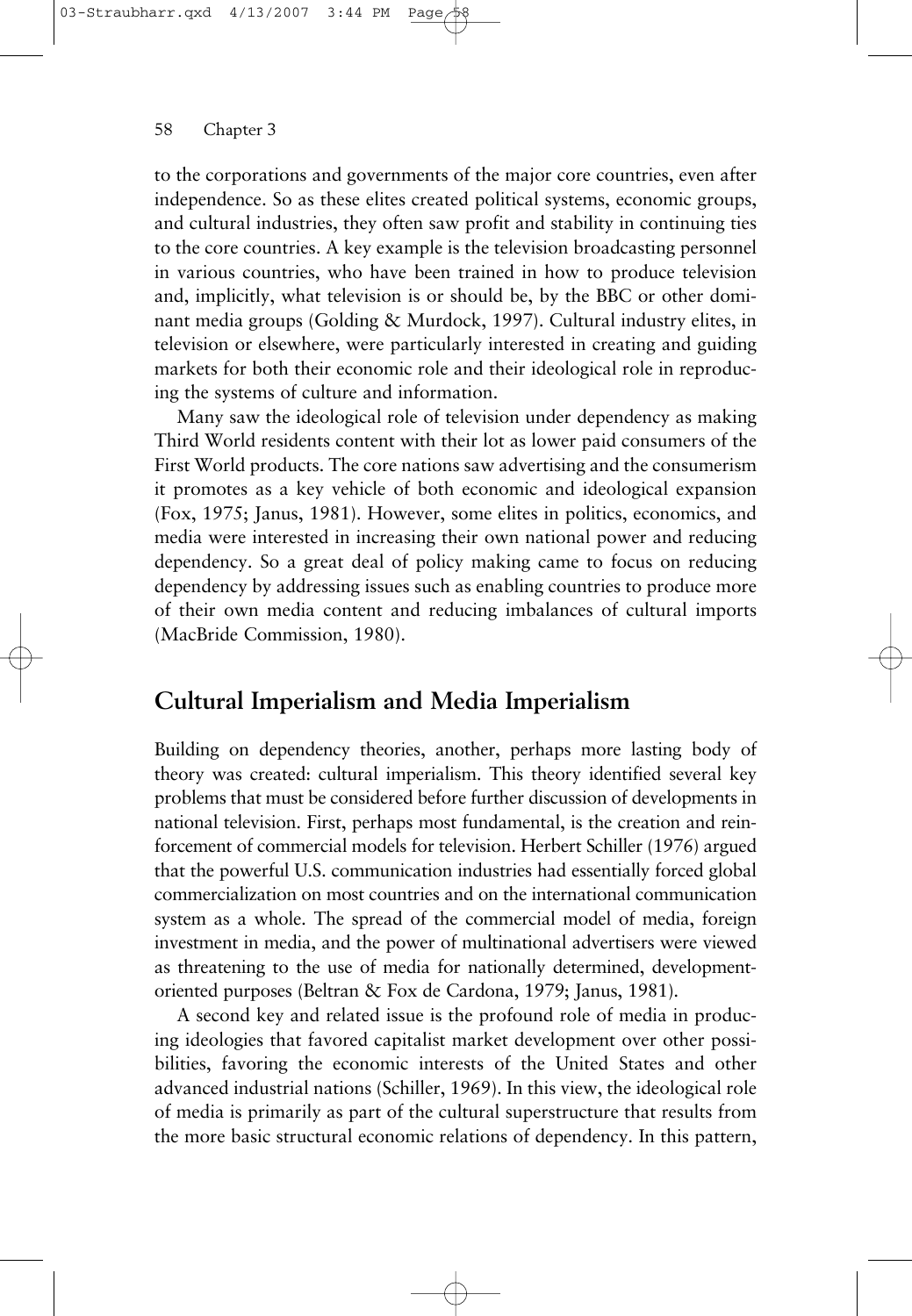which is related to dependency and world systems theories, the peripheral or developing countries depend on the industrialized world for capital, technology, and most manufactured goods, while tending to export low-cost primary products or cheap manufactures, which add little benefit to the local economy. The role of culture is to make Third World residents content with their lot, an idea similar to, but in many formulations less sophisticated than Gramsci's (1971) concept of hegemony, in which elites and sometimes others compete to use media and other cultural or informational structures to set a dominant ideology that the members of society tend to accept.

A third key issue in cultural imperialism is the unbalanced flow of media products between countries. Several studies (Beltran, 1978; Beltran & Fox de Cardona, 1979; Nordenstreng & Varis, 1974) identified what was increasingly perceived as a one-way flow of television from a few countries of the First World out to the rest of the world, whereas other studies (Boyd-Barrett, 1980) observed a similar one-way flow of news controlled by the four large news agencies, Associated Press, United Press International, Agence France Presse, and Reuters. Studies (Guback, 1984; Schnitman, 1984) observed a possibly even more unbalanced flow of film from Hollywood to almost everywhere else, except India.

For cultural imperialism theorists, control of domestic media structures and the ideological role of advertising and imported news and media products were primary concerns. This view clearly sees structures and economic factors as determinant and does not give much attention to the interaction of the audience with the actual text or content of the cultural products. Media imperialism theory is somewhat less structural and Marxist in orientation and focuses more on imbalances of power and flows of media (Boyd-Barrett, 1977; Lee, 1980). Lee (1980), in particular, also tried to refine indicators or levels of media imperialism, which could be empirically examined. He focused on flow of television, foreign investment, adoption of foreign models, and impact on cultures. Critics particularly noted that he missed some of the connections between the larger context of dependency and media, particularly the influence of advertising (Mattos, 1984). Boyd-Barrett (1980) also relied on a largely empirical definition; he viewed media imperialism as essentially an unbalanced set of relationships between countries in the sphere of media.

# **Local Cultural Production**

03-Straubharr

One of the conclusions of Chapter 2 is that outside influences coming into a culture encounter and interact; they hybridize or layer with the institutions,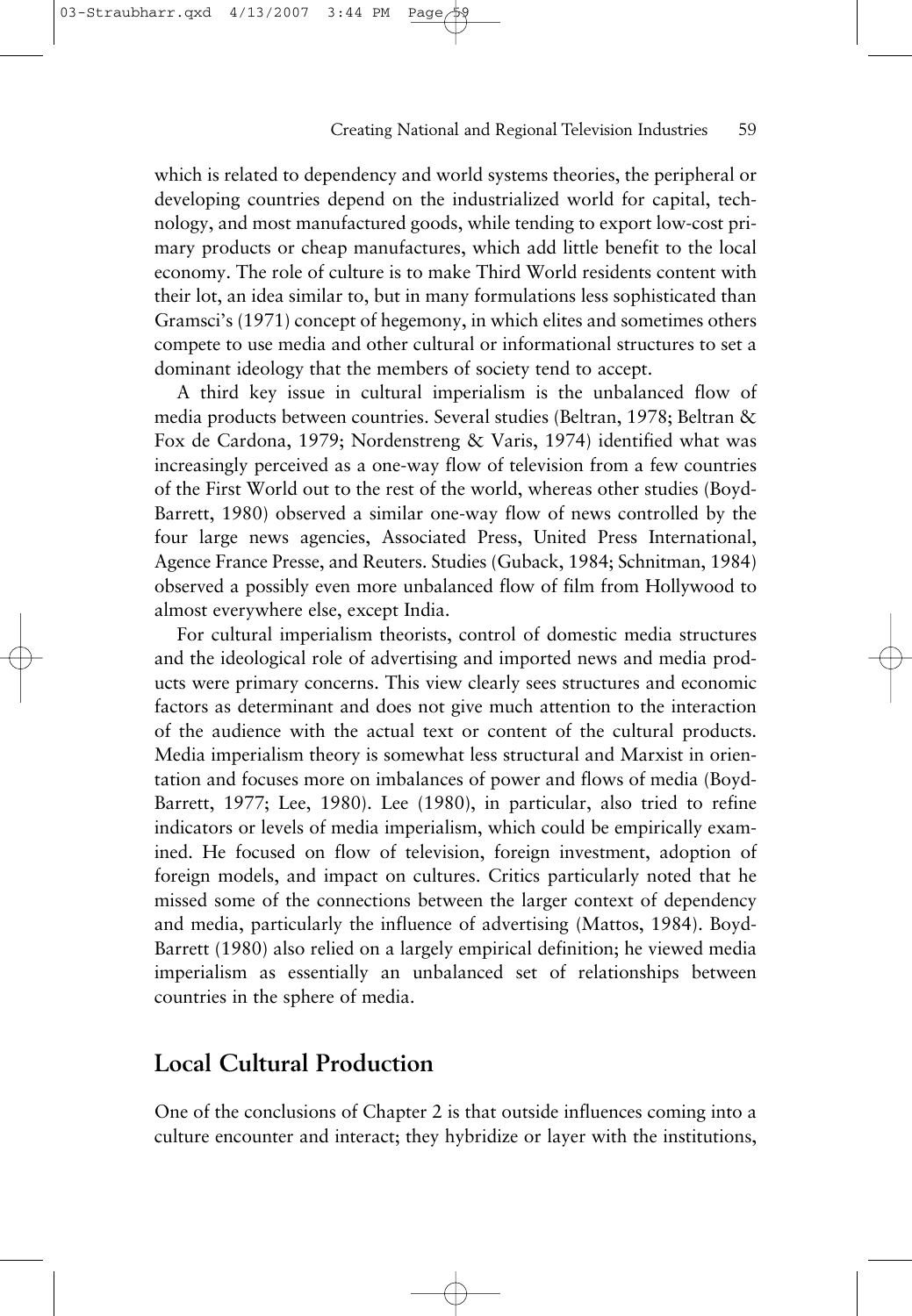identities, and cultural production that are already there. Before television came along in the 1950s or later, many countries and cultures already had traditions and highly productive institutions (or industries) of radio, theater, music, film, publishing, circus, dance, and other arts. Many of these contributed to the form and development of local or national television, interacting with the kinds of outside forces that were often the focus of dependency and cultural imperialism theorists. In fact, early theories of media development in the 1950s and 1960s focused almost exclusively on local media capabilities and how they could be grown and adapted to support development programs (Schramm, 1964). Dependency and imperialism theorists critiqued that work because it did not take the strong role of international forces into account (Schiller, 1969), but their work in turn tends to underestimate the local forces involved (Straubhaar, 1981).

Specifically, where other local cultural industries were well developed, they influenced television's development. In India, a well-developed film industry with massive annual production in not only Hindi but a number of regional languages such as Tamil and Telugu had several impacts on television. Although television started in developmentalist and political directions preferred by the national state, the Hindi film industry was able to push to have its films prominently featured in national Hindi-language broadcasts. Furthermore, the existence of strong state or regional level film industries made India one of the first countries to have strong local or province-level television networks (Kumar, 2006). In several parts of Latin American countries, the role of film was less direct, but directors, actors, writers, and other professionals from film and theater were crucial in providing a base for local production of programming, especially in television's early days of the 1950s and 1960s.

Existing local forms of media ownership and control were also important. One of the strengths of dependency theorists was to point out how both the state and local cultural industries prior to television had evolved in interaction with outside capital and other forces. In both Asia and Latin America, for example, family media empires had already been built in film, such as the Shaw Brothers film studio and interests that contributed to powerful Hong Kong producer TVRB, or in newspapers and radio, which supplied dominant media groups ready to develop television in Argentina, Brazil, and Venezuela.

# **Cultural Imports**

Despite the potential for local cultural production, a classic and enduring pattern of former colonial powers and other dominant economies is to export as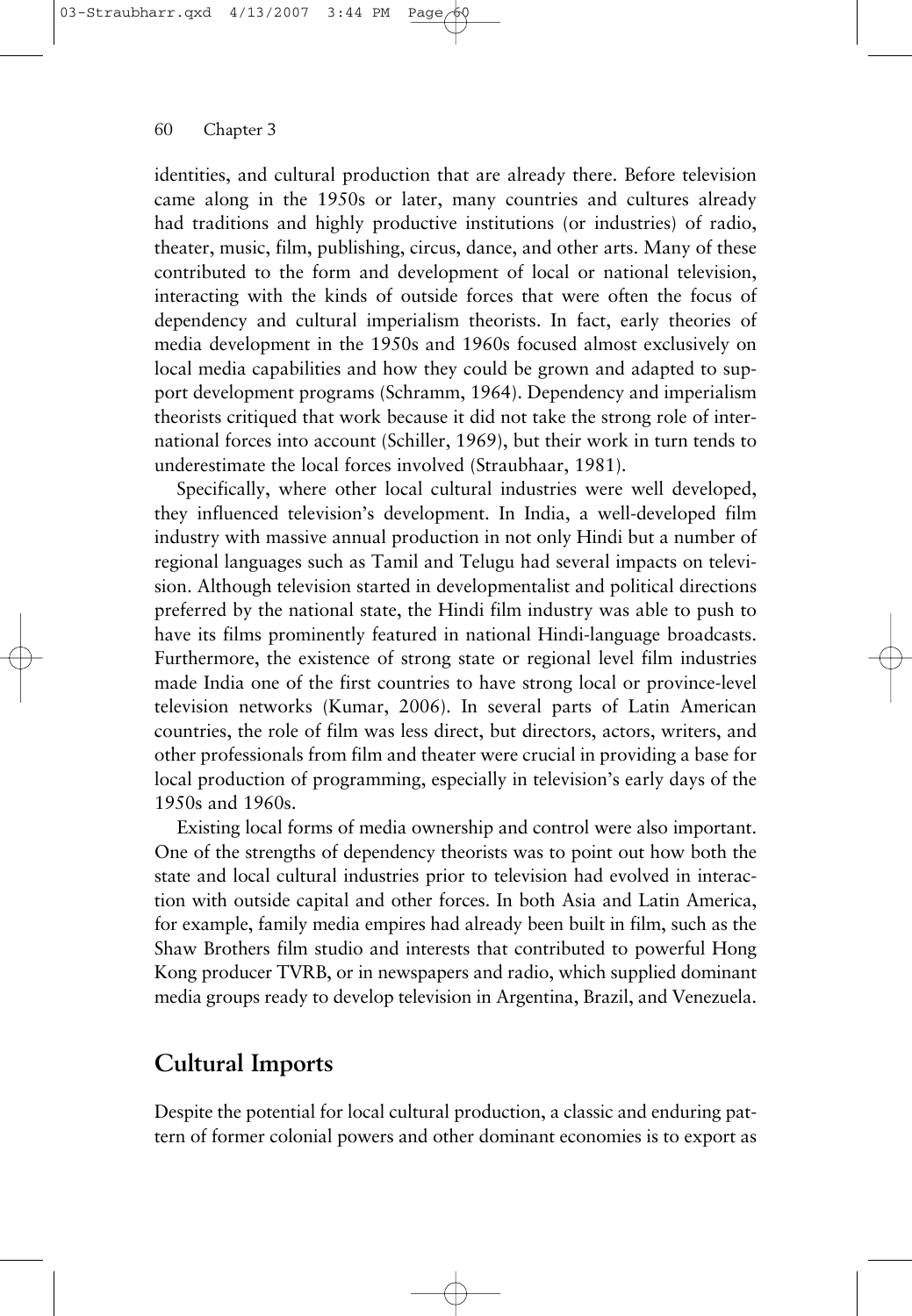much as possible to the nations that are still dependent on them, keeping the trade balance in their favor as much as possible. Goods exported by the core countries often include cultural products like television programs that are far cheaper for poor countries to import than to produce. This was probably most widely true in the late 1960s and early 1970s, as reflected in the 1974 Nordenstreng and Varis study, which showed that most countries then imported most of their television programs, mostly from the United States. So in some ways, television came to be seen as yet another product typically sold by First World producers to Third World consumers. Such unbalanced cultural imports also add to a pattern of cultural and media imperialism.

Especially for new television operations, importing television programs was always considerably cheaper than producing them at home. However, by the 1980s, studies began to show an increase in national production in several parts of the world (Antola & Rogers, 1984; Straubhaar, 1981; Straubhaar et al., 1992; Waterman & Rogers, 1994). I explore below the factors that made that possible. Conversely, many other countries were unable to produce much of their own television programming, which reveals the most crucial structural boundaries or barriers that blocked some cultural industries and institutions from growing.

Empirically, structural factors promoting national television production growth include market size and market characteristics, state intervention, entrepreneurial behavior, and ownership structures. This chapter will focus on specific structural forces, while subsequent chapters focus on questions related to cultural factors, such as producer behavior, genre development, and audience preferences.

# **The Nation-State and Television**

Television has differed crucially from music, film, radio, newspapers, and newer media in several crucial ways, some of which focus on the interest and the power of many nation-states to control or even own and operate television to ensure or at least pursue several key national goals.

First, radio and television are for the 20th century what the print media of newspapers and books were to the 19th century: the primary means of building and reinforcing national identity. Television becomes a crucial medium to unify geographically and ethnically dispersed and diverse peoples into a sense of nationhood. For example, writing of the history of Egyptian television, Abu-Lughod (2005) says that "in Egypt, public television was seen as an aggressive attempt to assimilate the distinct communities into a nation state"  $(p. 5)$ .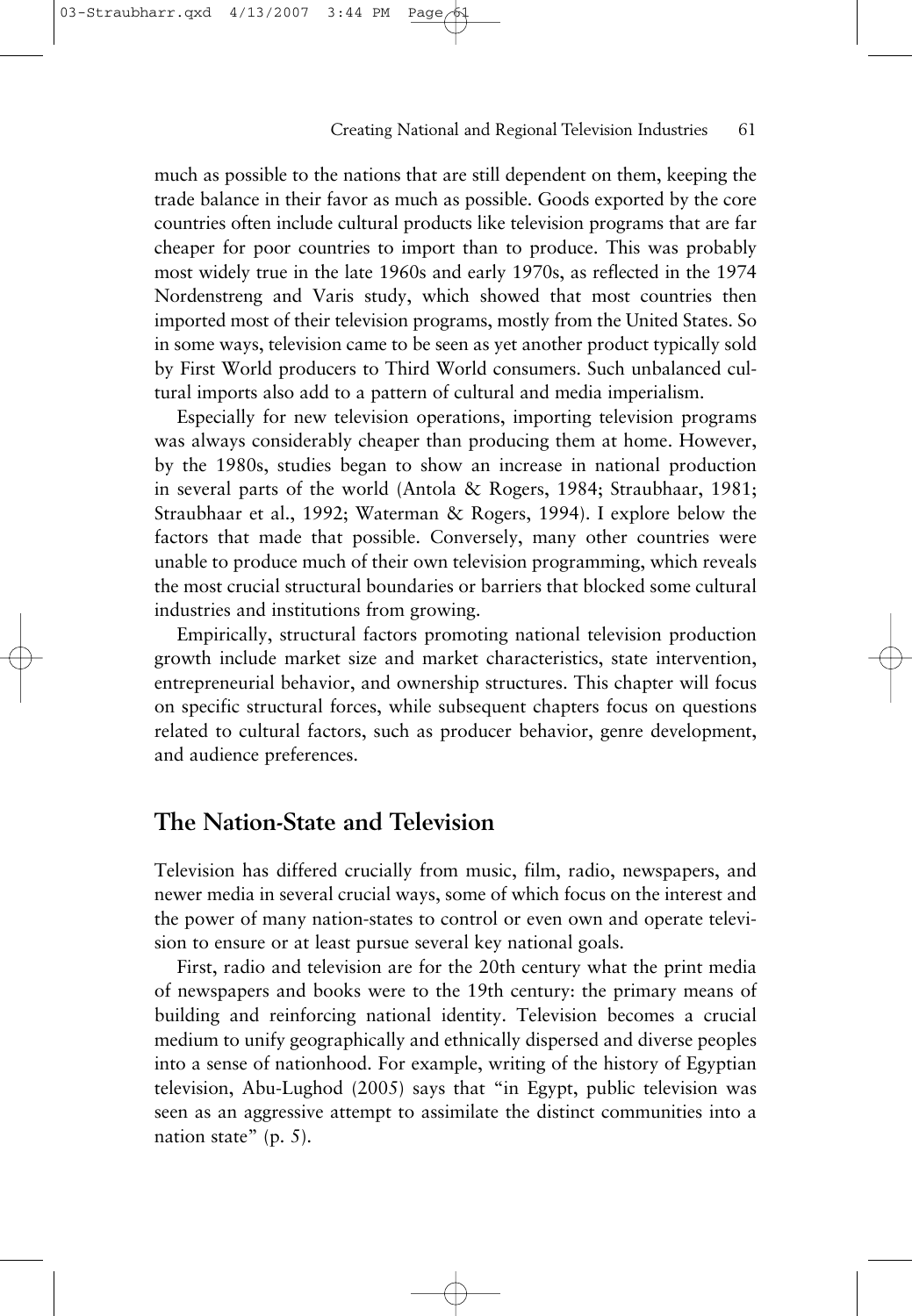Second, the state has unique powers to control radio and television by being able to decide who gets a license to use the radio spectrum to broadcast. Many states simply took over television themselves to promote national identity, to control national politics, to mobilize people to support government development programs, or to educate people in new ideas and ways of working or living that national states wanted to promote. India was a good example of a state that initially ran television directly under a state monopoly, Doordarshan, to achieve all these goals, even though television there eventually became much more complicated (Kumar, 2006). Other states, like Mexico, left broadcasting in private hands under a monopoly that worked closely with government to achieve most of the same goals (Fernández & Paxman, 2001).

Third, political, economic, and other leaders, both domestic and transnational, need the state to use television to carry out certain educational tasks that turn people not only into citizens of a nation but also into useful employees and consumers. Speaking of Turkey, Sengul (2006) said, "First of all, the need to integrate new migrant communities into the texture of western cities created both a need and a demand for programs that would serve as pedagogical and performative items to this end" (p. 10).

Fourth, television was initially so much more expensive than radio that it was more likely to remain a national project, clearly under the gaze of the national state. In fact, in much of the world, particularly large parts of the Arab world (Boyd, 1993), Africa (Head, 1974), and Asia (Lent, 1978), national government started television because no private actor had enough money.

## Dependency and Ownership

Direct foreign investment in media ownership first followed lines of colonialism and then dependency. For example, the logic of regional proximity led U.S. companies to become involved in Latin America from the 19th century on, first with resource extraction and trade, later with direct investment for manufacturing. So radio and television developed in Latin America in the context of a region that had already moved from mercantilist capitalism under Spain and Portugal to a capitalism dependent on trade, capital, investment, and corporate models from the United States and Europe. American advertisers and advertising agencies promoted commercial radio and television elsewhere because they wanted to have commercial media with which to work (Fox, 1975, 1997).

The United States, Britain, and France also made a considerable direct investment in colonial and other Third World newspapers in the 1920s, in movies in the 1920s–1930s, in radio in the 1930s and 1940s (Schwoch,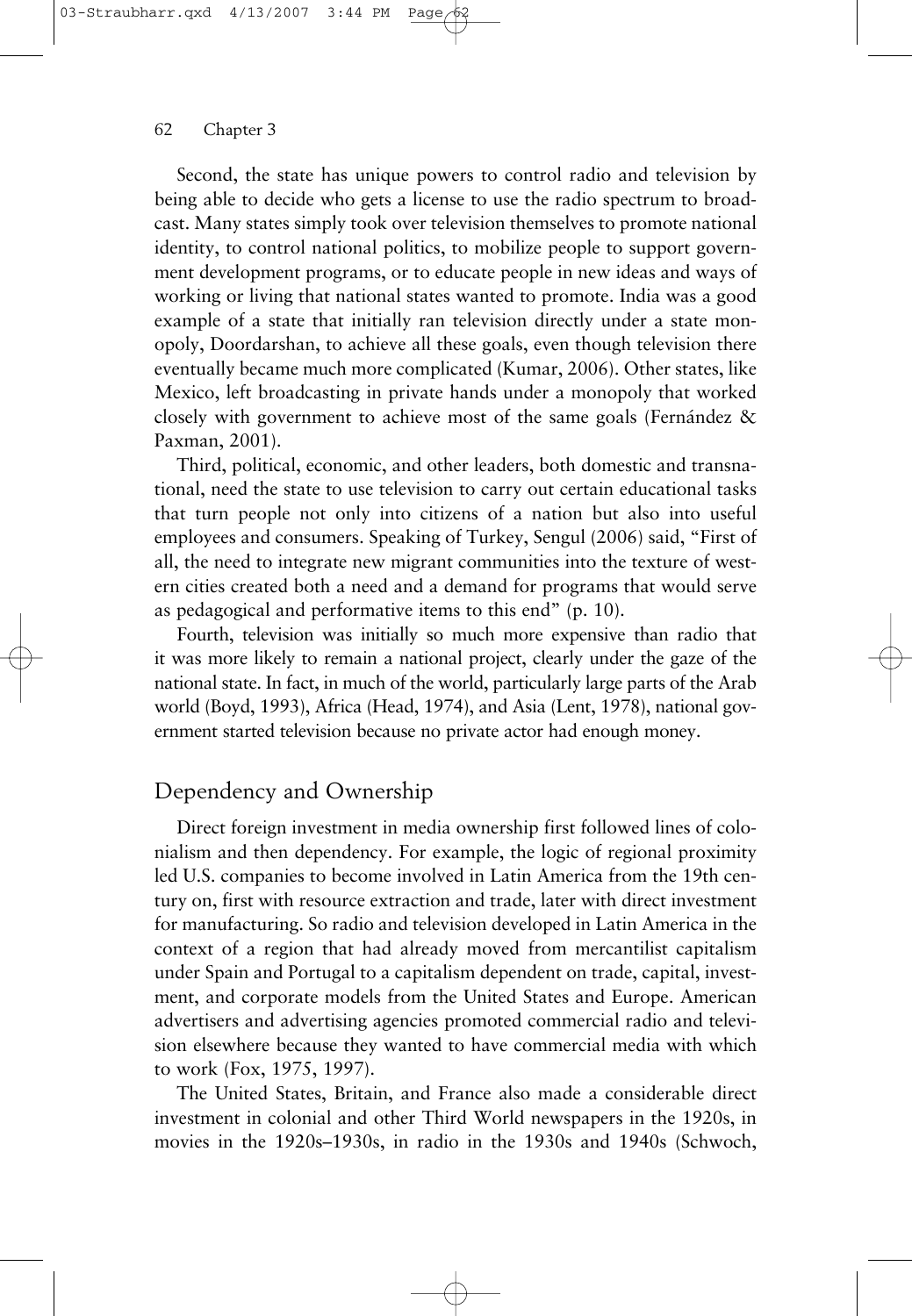1990), and in television in the 1960s and 1970s (Beltran & Fox de Cardona, 1979). Early in the 20th century, as today, many local elites have found it convenient to grow their national industries through cooperative links with global corporations (Herman & McChesney, 1997). For example, Brazil's TV Globo is now one of the largest media corporations in the world outside the core industrial countries. But when Robert Marinho started it in Brazil in 1962, he was unsure of his own capabilities in a new medium. In classic industrial strategy, he sought to minimize his risk with an alliance for technology, capital, and management advice with Time-Life, which invested in TV Globo and advised him until 1968, when it was forced out by the government (Straubhaar, 1984). There was one initial wave of investment in foreign television companies in the 1960s, particularly by the United States in Latin America. However, most countries enacted laws that prohibited or limited direct foreign investment in television, even if it meant forcing out some of the investments made in the 1960s. "With a few minor exceptions, nationalism would prompt foreign governments to deny outsiders control of sensitive and powerful medium of television" (Duarte, 2001, p. 21).

Dependency theorists note that local families, often those already involved with print media, started most radio and television operations in Latin America, but they took these initiatives within a context of a capitalism that might be characterized as dependent (Fejes, 1981). These cultural industries were also hybrid. They blended national characteristics, such as family ownership and strong ties to the state, together with typically U.S. characteristics such as commercialization, professionalization of network management, production, and the development of truly national advertising markets with strong ties to national and global advertising agencies. Of the influences exerted on Brazil's TV Globo by Time-Life, for example, the most lasting were the reorganization of its production system, its network/affiliate management, and its relations with advertisers and ratings firms. In contrast, Time Life's programming advice was almost immediately rejected as useless within the Brazilian cultural market context, and program decisions were made by a combination of Brazilian advertising executives who knew the national market and program producers hired from other networks who knew which genres worked in that market (Straubhaar, 1981, 1984).

## The State as Owner

03-Straubharr.qxd 4/13/2007 3:44 PM Page 63

In Asia, the Middle East, and Africa, television was usually started by the state (Katz & Wedell, 1976). In many countries, including most of Asia, government acted to ensure its role in controlling a powerful medium. In some countries—for example, most of Africa—an additional reason was that only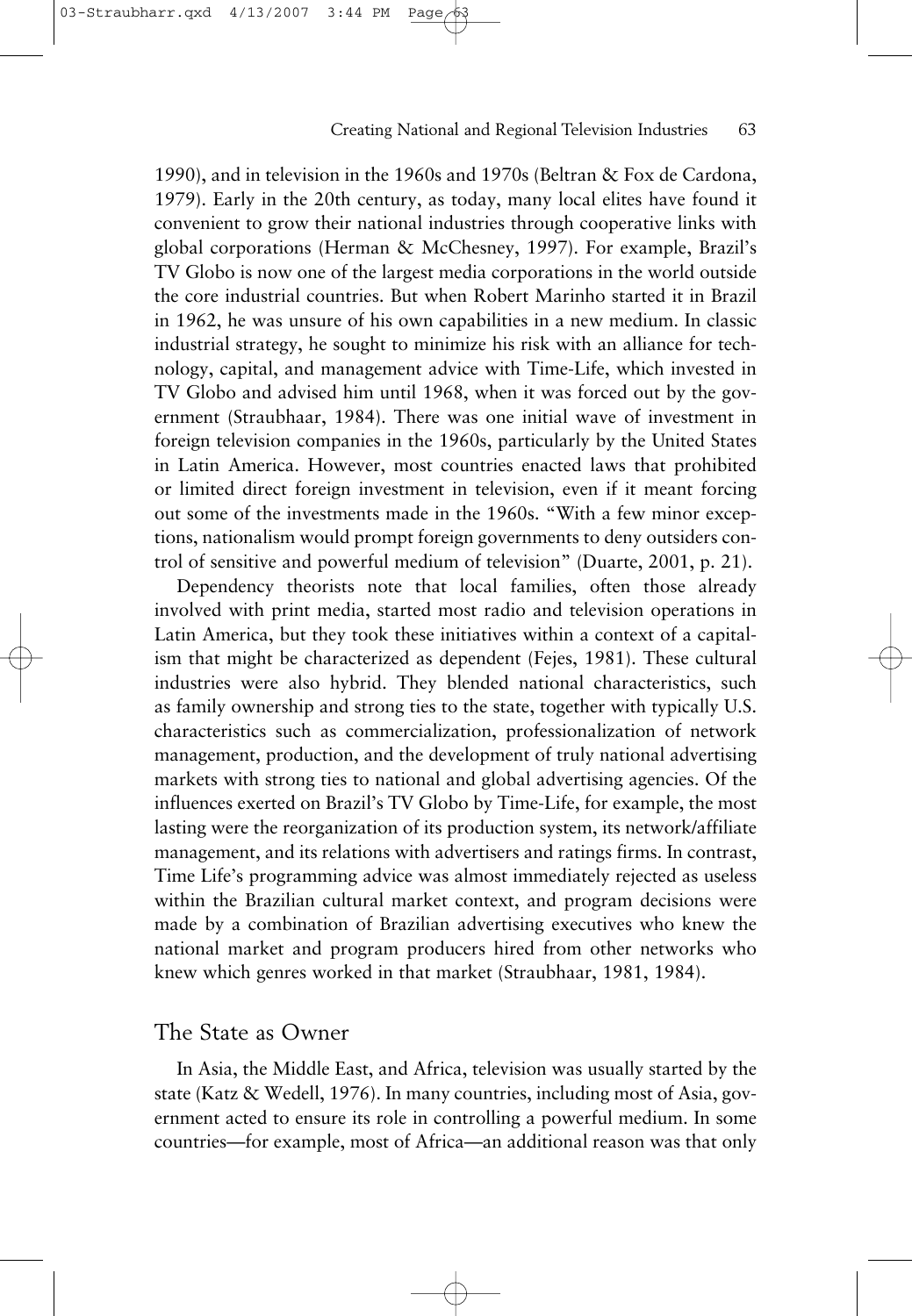the state had enough money to start and operate television networks because the consumer markets were not rich enough to support commercial television. In a few places, such as Taiwan and South Korea, private television was permitted, but formal joint ownership with government agencies was required to ensure control. Former colonial powers had invested in electronic media in other parts of the world, but these media were also often nationalized in the 1960s and 1970s.

In dependency theory, not enough attention was paid to the national entrepreneurs or government elites who started television broadcasting. Several critics of dependency and of cultural imperialism argued that these theories did not attribute sufficient responsibility to national elites. As Sarti (1981) observed, Latin America has had enough time to develop its own systems and ideologies, traceable to indigenous class interests, and that to attribute too much influence to the other developed nations is to neglect analysis of internal class and group interests that also determine the nature of the system.

Fernando Henrique Cardoso (1973) described a scenario that foresees growth and development for some countries like Brazil or Chile within a context of dependence on developed countries, called *associated-dependent development.* Cardoso and Evans (1979) identified three groups as crucial to the process of dependent development: the state-owned enterprises of the developing countries, the multinational corporations that invest or sell in developing countries, and local firms, which are usually associated with either or both. Cardoso called these groups the tripod of dependent development, and Evans saw them as being in an alliance.

## The Economic and Political Role of States

The initial role of many Third World states has been to grant and, sometimes, control or regulate concessions to foreign exporters and investors. In this process, many smaller states have found themselves relatively powerless in dealing with multinational companies. Unlike the government of a large state like Brazil, smaller states do not have the information or bureaucratic expertise to negotiate adequately with multinationals. However, governments have often focused harder on media multinational investors than others because almost all states are leery of foreign control over media. In fact, until the 1990s, almost all states, including the United States, forbade direct foreign investment in television broadcasting.

Results from dependency and media imperialism analysis contributed in many ways to a wave of policy intervention against foreign investment in broadcasting and importation of foreign media products that was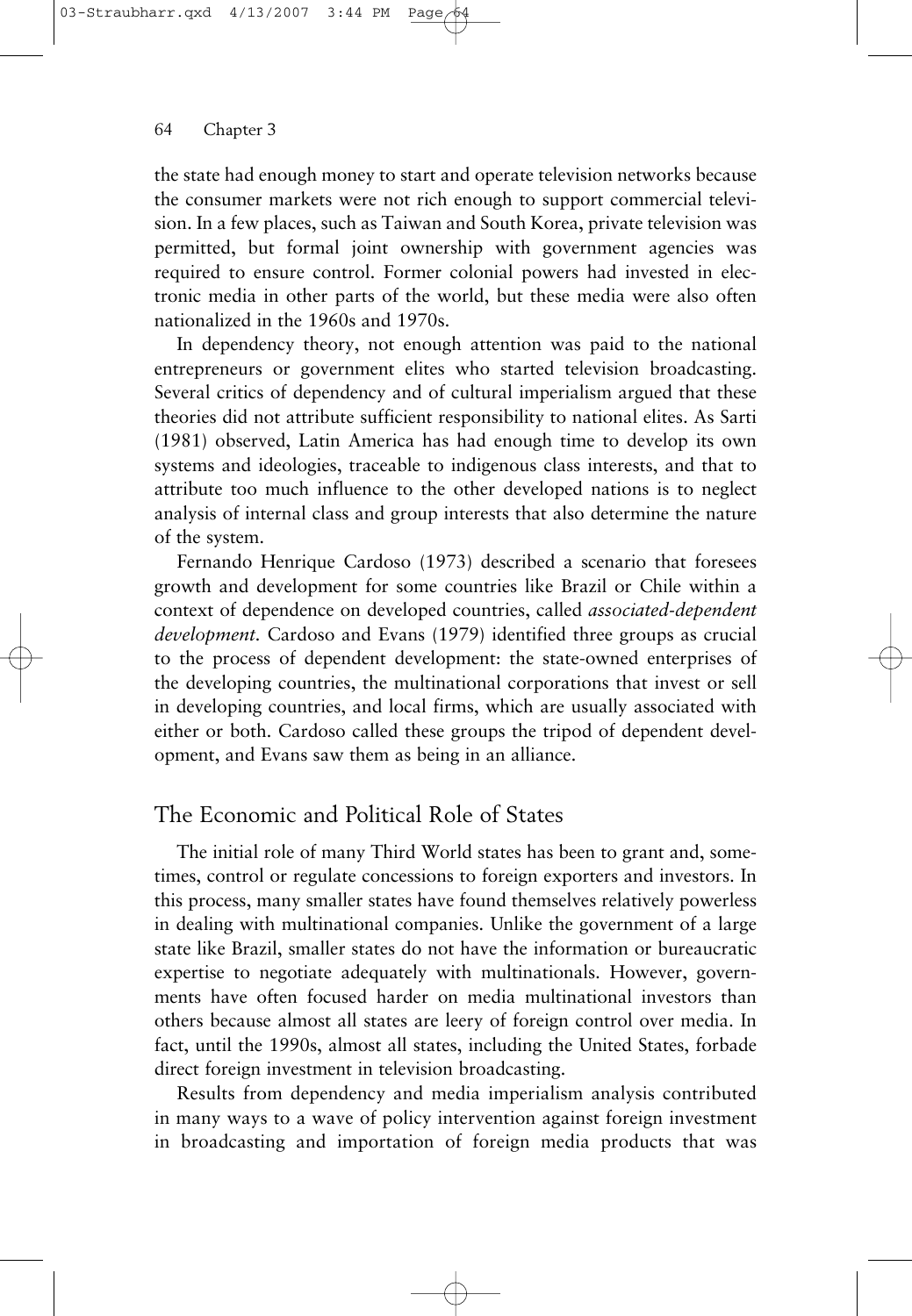remarkably effective in many countries. Most countries enacted controls against foreign ownership of electronic media, either by nationalizing older foreign investments or by having the state initiate and control television broadcasting (Katz & Wedell, 1976). Clearly some states were more active and capable than others. Evans (1979) noted the state's role in financing local entrepreneurs in their dealings and joint ventures with multinational corporations. Evans also noted that the state in South Korea and other Asian countries had been very active in helping national firms negotiate and deal with outside multinationals, especially in the computer industries (Evans, 1992).

In Europe and Japan, the states deliberately built up public-sector broadcasting to ensure national cultural and informational sovereignty. During the 1960s and especially during the 1970s New World Information and Communication Order (NWICO) debate in the United Nations, the desirability of a greater role for public-policy and public-sector broadcasting was widely discussed (McPhail, 1989). However, economic support for new public or state-sector broadcasting projects was limited. Private-sector broadcast firms also vigorously opposed any change. So private ownership and control of broadcast industries continued to grow, even in Western Europe, where the public-sector model was stronger (McChesney, 1997).

# **Import Substitution in Cultural Industries**

In Asia, Europe, Latin America, and some other areas, one of the main strategies for reducing dependence has been import substitution industrialization: creating market reserve policies and tariff barriers to protect infant industries and promote the growth of national industries or national/ multinational joint ventures to supply national markets. A number of Latin American countries have been pursuing import substitution in various sectors since the 1930s (Baer, 1989). Initially focused on areas such as petroleum and steel, this policy was powerfully applied by several states to cultural products as well, such as radio in the 1930s and 1940s, film (Schnitman, 1984), and television (Straubhaar, 1981). Just after World War II, a number of Asian countries, such as Japan, South Korea, and India, also focused on import substitution for their own markets, including cultural industry markets (Ito, 1991). Many countries in Latin America, Asia, and Europe took various measures to increase national television production and reduce imports. This question of reducing television imports also figured strongly in the NWICO debate and other national communication policy discussions of the 1970s and 1980s.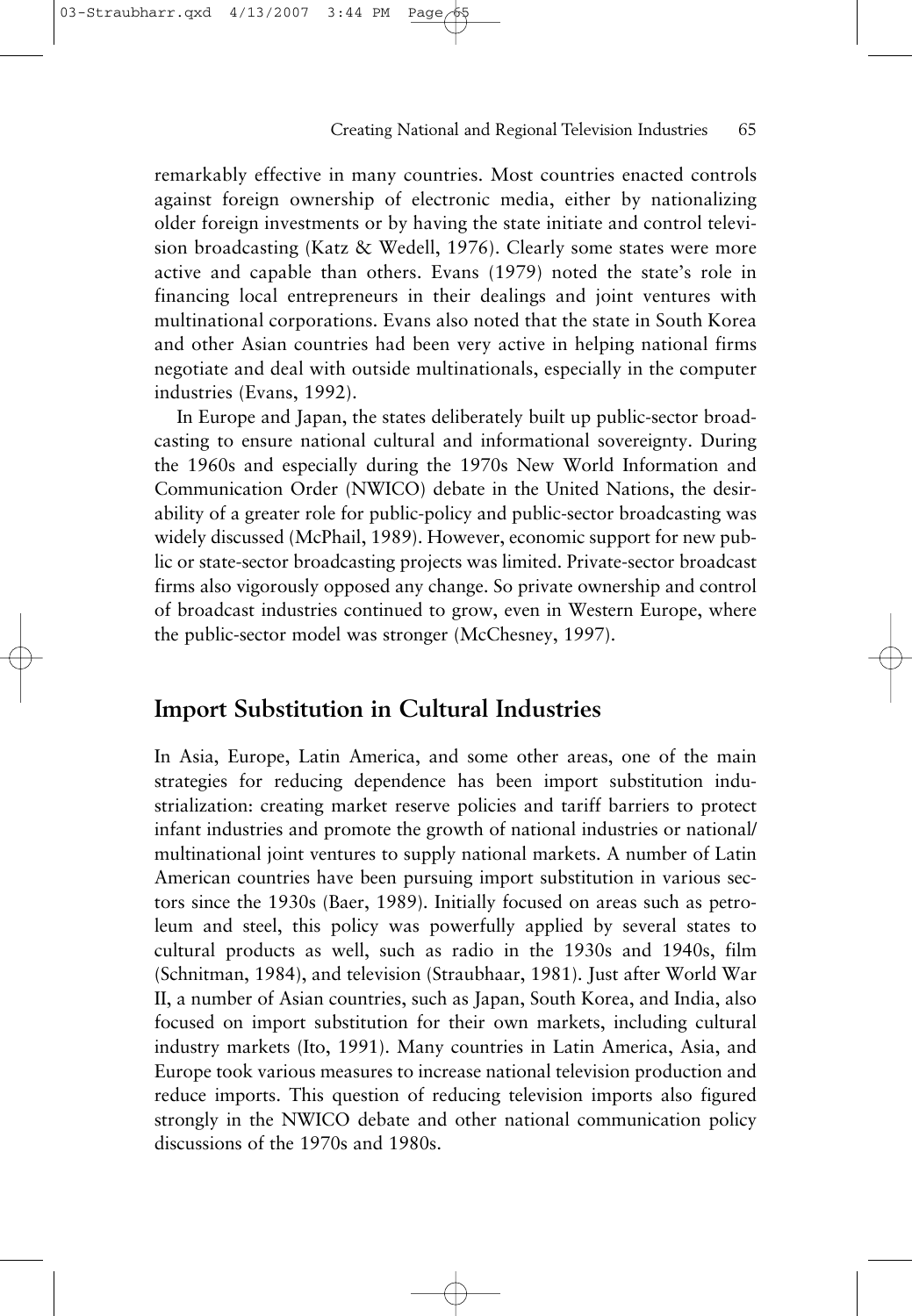A number of states, particularly in Europe and Asia, have relied extensively on requiring certain quotas of national production on television, especially on prime time (Grantham, 2000). Several Asian countries, such as Taiwan, South Korea, and Japan, set those quotas high, essentially requiring almost 90% national television production for most of the 1970s through the 1990s (Ito, 1991; Lee, 1980). Although they were more controversial in world policy debates, national content quotas in Canada and Western Europe were actually less stringent than those in several East Asian countries.

However, many countries were not able to do that kind of cultural import substitution. In other words, a crucial distinction appeared between those developing countries where certain key conditions facilitated a relatively autonomous approach to television institutions and industries and those where these conditions did not exist. Many would-be producers of television programming have been constrained by economic realities. The continuing results of conditions of dependency, such as low-income resources, lack of industrial infrastructure, lack of support by weak governments, inappropriate models for production, and lack of trained personnel, have kept a number of poorer countries from developing much local or national production, even if their audiences might prefer more national programs. This is particularly true for the smallest and poorest of nations, such as those in the English-speaking Caribbean (Brown, 1987).

## **Adaptation and Glocalization of Foreign Models**

The adoption and adaptation, or glocalization, of foreign models has gone through several phases. The studies of the 1970s, such as Katz and Wedell (1976), observed the first phase, a postcolonial era in which developing countries typically modeled the structures of former colonial powers or dominant economic partners. In this manner, former British Commonwealth countries tended to copy or adapt structures like the BBC, former French colonies modeled French institutions, and Latin America, the Philippines, and others that depended on the U.S. economy or experienced U.S. political intervention tended to model the U.S. commercial broadcasting system (Katz & Wedell, 1976; Lee, 1980). A number of countries also tried mixed models of public and private ownership.

Over time, however, even as postcolonial dependencies in developed world countries sorted out and shifted, an asymmetrical replication persisted of core capitalist country structures, especially those of the United States. Although some countries originally modeled British or French colonial systems, many have moved increasingly toward the U.S. model because it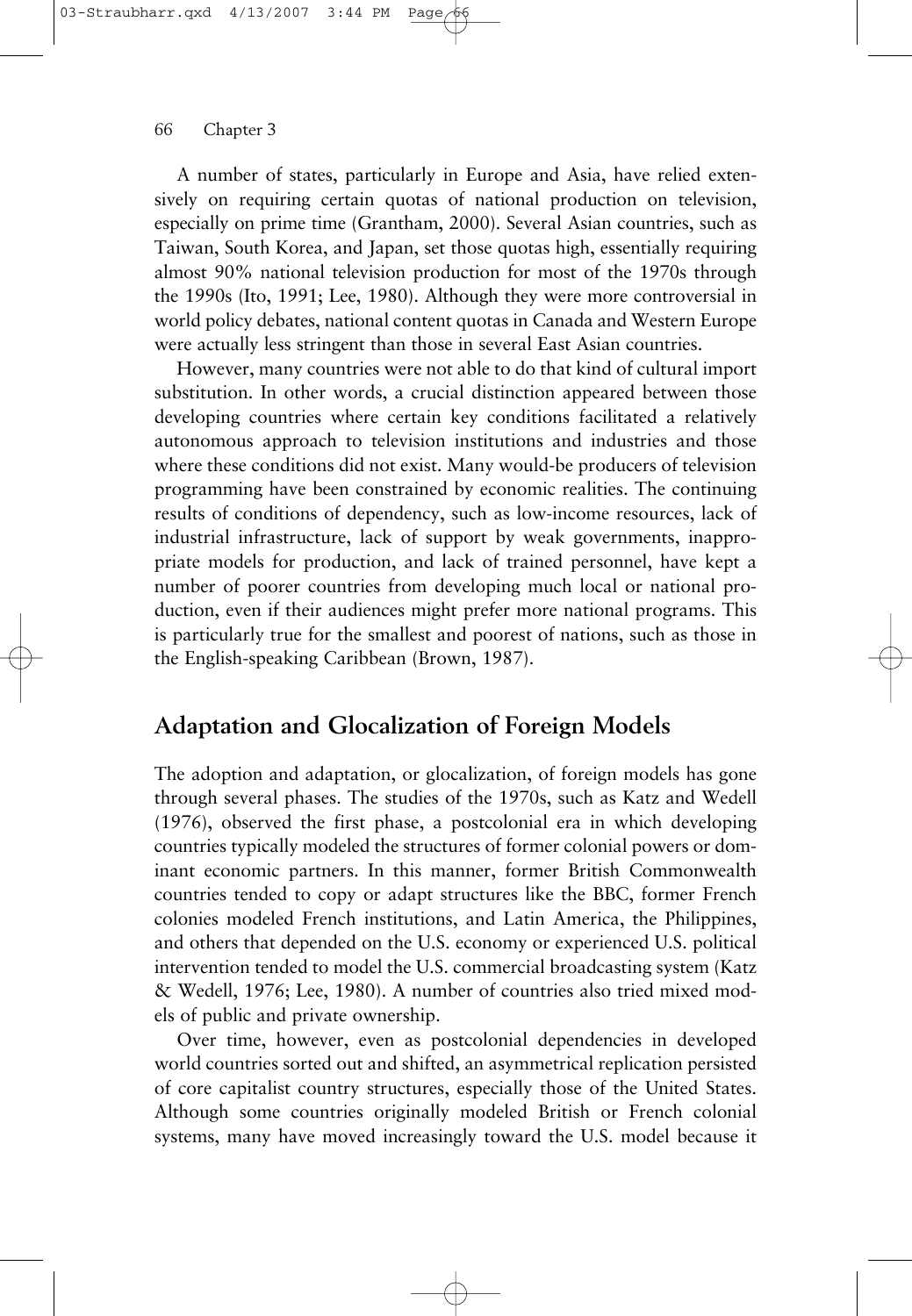reflects an increasingly dominant, essentially capitalist economic model. This took place in part because of direct economic dependency on the United States and U.S. firms. The U.S. model spread well beyond its area of direct primary influence in Latin America, however, because as more countries shifted toward greater integration with the world capitalist economy, policy makers and would-be media owners both saw the U.S. model as a highly functional and commercially successful way of organizing television. That view was, needless to say, powerfully reinforced by both foreign and domestic advertisers, who wanted to see television become an advertising vehicle open to them (Fox, 1975). One of the weaknesses of the media imperialism model is that it did not recognize the power of advertising as a systemic influence, although some analyses of the era, particularly in Latin America, pointed that out (Fejes, 1980; Fox, 1975; Janus, 1977; Mattos, 1984).

For a number of contemporary writers, this focus on the U.S. model has transformed into a focus on a globalizing modernity that includes many aspects of U.S.-style capitalism (Giddens), but that has now lost some of its U.S. particularities precisely as it has become more universalized (Robertson, 1995). This widespread tendency to adopt a model of capitalist production, including in media, is then localized, or as Robertson hypothesizes, glocalized. Countries such as Japan make significant changes to such models, and those revised regional models then attract other developing economies (Iwabuchi, 2002). Iwabuchi (1997) evocatively called this attractiveness of the revised or glocalized model to other Asian cultures and economies "the sweet smell of Asian modernity."

## Advertising

When related to cultural dependency, particularly in television, most observers add advertising to the foreign economic influences observed by the dependent development paradigm in the general economy. Fejes (1980) emphasized the influence of multinational advertising on television industries throughout Latin America, both currently and historically. He noted that "it was the demands of advertising, particularly the advertising of multinational corporations, that shaped the commercial development of television in Latin America" (p. 25). Evans (personal interview, 1979) and Beltran and Fox de Cardona (1979, pp. 36–37) have observed that the television industry still depends on foreign financing in the form of advertising revenues from multinational corporations and advertising agencies.

By the 1980s, work in Brazil by Mattos (1984) and elsewhere noted that the state itself was a powerful advertiser. In much of Latin America and Asia in the 1970s and 1980s, a form of state capitalism prevailed in which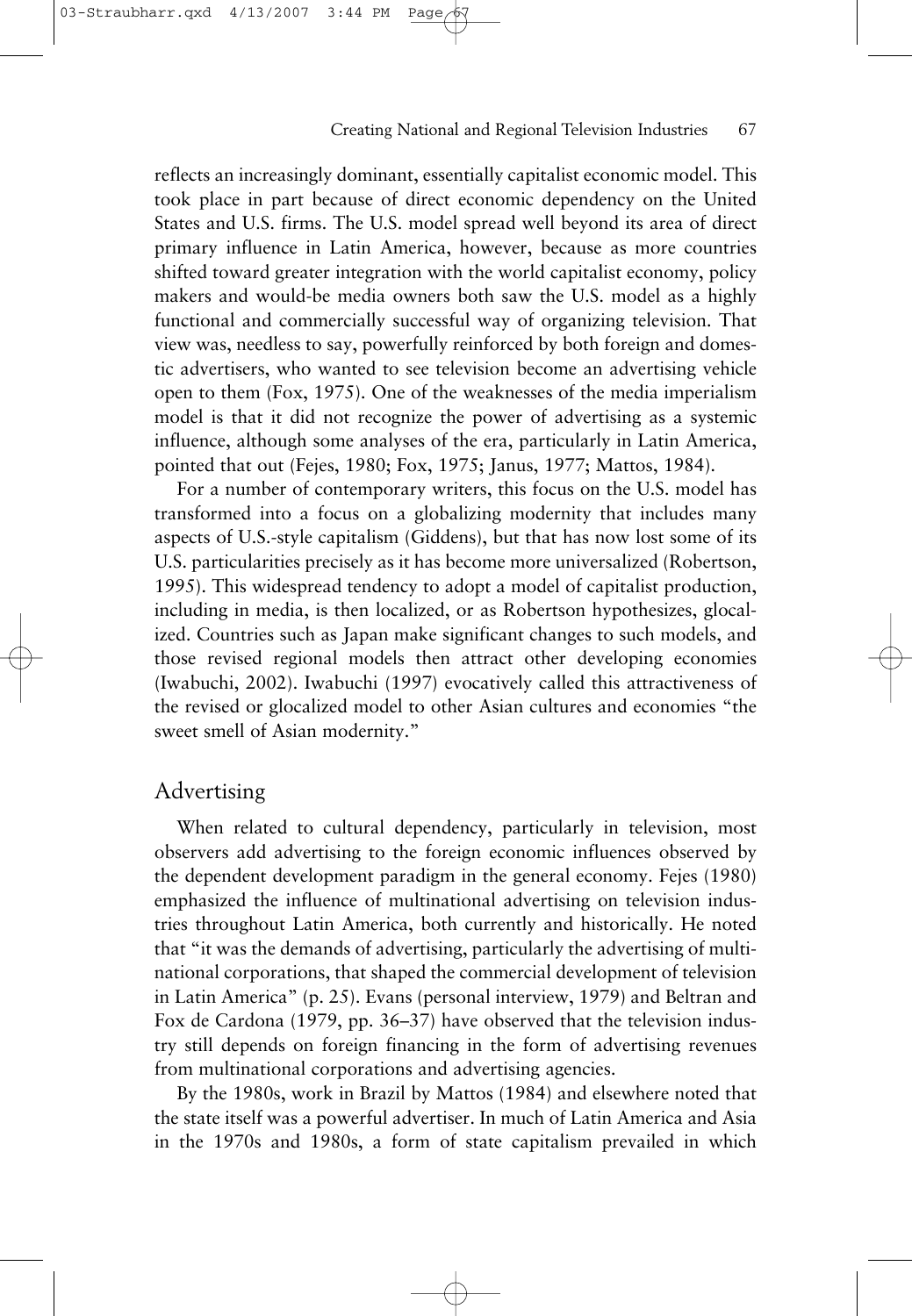various aspects of the national state, including commercial banks, development banks, trading companies, pension funds, investment funds, manufacturing firms, and military firms, were involved in as much as half of the national gross national product. By directing the advertising of all these state firms, governments in Brazil, Mexico, China, Korea, and Taiwan, among others, could reward cooperative media and punish critical media—a powerful tool for control, which often overshadowed the power of foreign advertisers.

## National Conglomerates and Competition

Fox (1997), McChesney (1999), and others also called attention to the importance of national economic conglomerates, including the media themselves, as advertisers. In Venezuela, for example, the Cisneros Group is involved in many activities other than broadcasting and can support itself with its own advertising to some degree. Even with media business, per se, national conglomerates can cross-promote their own cultural products. TV Globo and others, for example, make quite a bit of money by selling television program soundtracks that the programs themselves promote.

This is one example of a larger phenomenon. From the 1970s on, a number of the larger or wealthier national cultural markets began to show a tendency toward the development of concentrated and conglomerated cultural industries. Private television in Latin America and Asia became concentrated, with one or two firms usually achieving dominance over the market or the audience's viewing habits. In many cases, this was accomplished in part through cozy relationships with national governments, for example, the Brazilian military government's favored relationship with TV Globo or the ruling party's encouragement of a virtual monopoly over television in Mexico by Televisa (whose owners included a former president, Miguel Aleman). Similarly, governments favored or in some cases co-owned key private stations in Taiwan, South Korea, and Hong Kong. Monopolizing distribution to the audience is a form of horizontal integration (controlling most of one level of economic activity, like broadcasting or film distribution).

Most broadcasters outside the United States also produced most of their own programs in-house, a sort of vertical integration of production and distribution. In part, this is because many countries did not have institutions like Hollywood film studios to fall back on for production of programs, as the U.S. television networks did. In part, this also centralized all profit for the broadcasters, instead of splitting it between producers and broadcasters. This horizontal and vertical integration also made control over production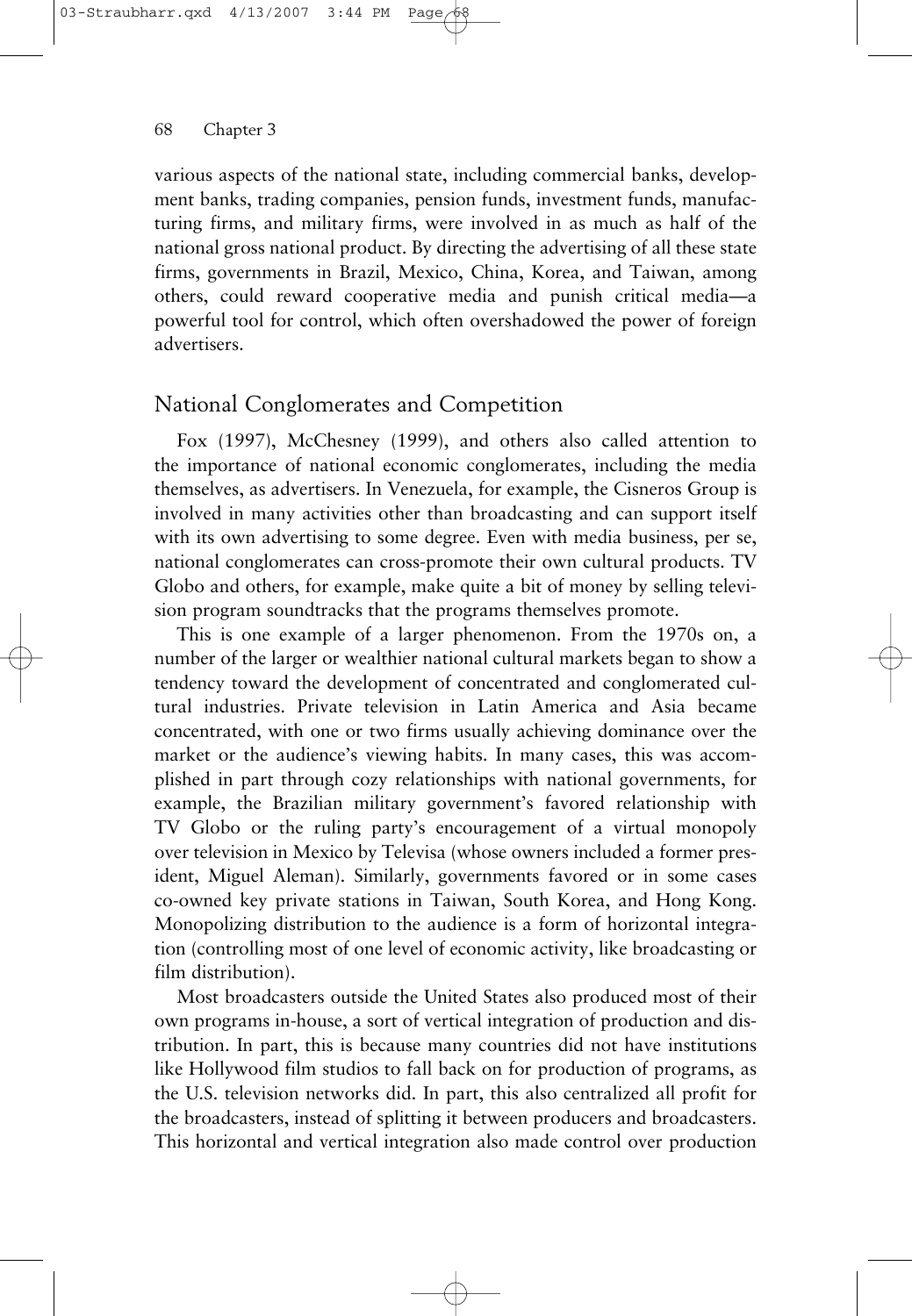easier for government authorities that wanted to keep track of content. In many other cases, the state owned and operated television networks. These government broadcasters even more naturally tended to both horizontal and vertical integration.

# **The Cultural Role of States: National Security and National Identity**

03-Straubharr.qxd 4/13/2007 3:44 PM Page 69

It is clear that the core countries try to assert political and cultural hegemonies over other nations. At the most obvious level, there are also regional economic hegemonies in which Japan asserts special relationships with Asian countries, the United States with North, Central, and South America, and some European states with nations in Africa, the Caribbean, the Middle East, and parts of Asia. However, other nations, at least the larger states in the Third World, have frequently resisted. Many nation-states intervene as gatekeepers to limit cultural inflows, to protect cultural industries, and to resist ideological domination.

Both industrial and cultural policies have led to the protection of national cultural industries. Control of media content and control over the direction of cultural discourse are also clearly important for political and even military reasons, as well. Extensive debates about communications and cultural policy in Latin America and elsewhere led to little affect or action, according to some observers (Fox, 1988). But, in fact, in a number of countries, economic policy and institutions, cultural policy and cultural industries, and the military all have a role in the function of national identity in national security policy. These bodies have combined to create formal and informal policies that promoted the protection of national cultural industries precisely to reinforce a certain sense of national identity. In many countries, such as Brazil, Mexico, Taiwan, and South Korea, an alliance of the state bureaucracy, political parties, private interests in the media industries, and, often, the military supported such cultural nationalism (Atwood & Mattos, 1982; Mattos, 1982; Sinclair, 1994).

In a number of places, radio and television have created unifying spoken languages that bring diverse dialects together. This happens within nations, as in Brazil or India, where Hindi is emerging as a dominant language for a variety of groups. It also happens across nations, as in the Arab world, where Nasser's *Voice of the Arabs* from Egypt began to unify speakers of different dialects of Arabic or where the Arabic adaptation of *Sesame Street* came up with an innovative, simplified common written Arabic to teach children. The unifying force of media can also be seen at a subnational level, as when television broadcasting in a local language, such as Catalan,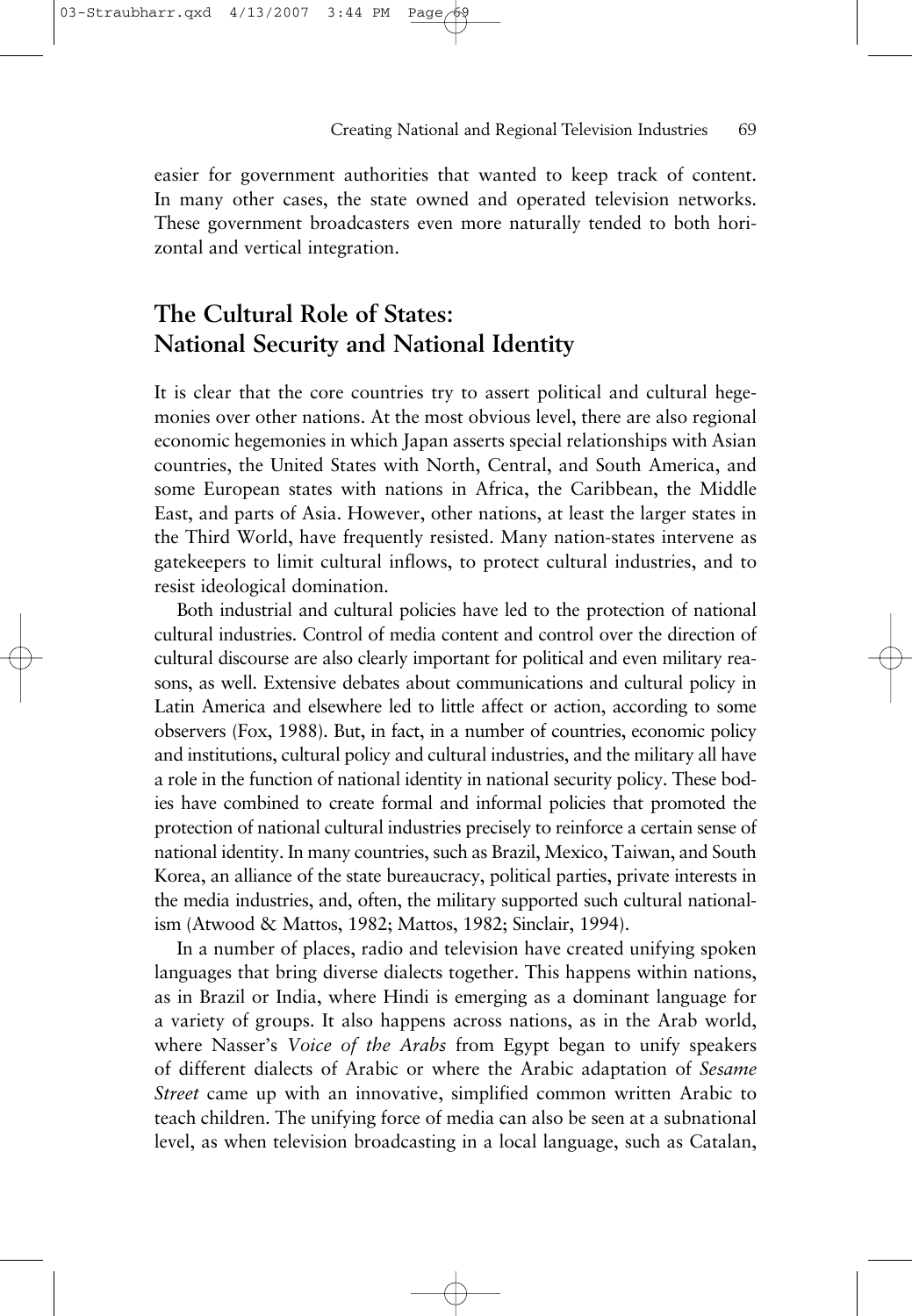reinforces that local identity against the national one (Moragas Spa, Garitaonaindia Garnacho, & Lopez, 1999).

At least until the 1990s, most television was watched via national systems. Furthermore, much if not most of that television was still produced at the national level, particularly programs in the prime-time hours when most people watch (see Table A.1, which looks at trends from 1962 to 2002). States have worked hard to create this outcome because national production of television reinforces a sense of identity that has a number of desirable aspects. National television can reinforce national political identity and loyalty among the citizens, sustain a sense of patriotism, conform to a military sense of national security, and reinforce a sense of being a national consumer within a national market, which also helps the state by strengthening national industry. When Katz and Wedell (1976) surveyed national ambitions for broadcasting in the 1970s, creation of a national identity was one of the highest aspirations for radio and television. That aspiration continues for many.

# **Cultural Industries**

For many countries, by the 1980s, the political economy of television had changed and nationalized, as both nation-states and national cultural industries had grown in power. In Cardoso's (1973) terms, in many countries, the tripod's legs of state and national capital had grown to match the third leg, foreign capital. That change was, interestingly, in some part due to a policy reaction to the earlier analyses of dependency theory. Some states had acted against dependency, so that theory had to change, in part, due to its own successes. However, this analysis best applies to the larger and more powerful states and cultural industries; some smaller, poorer countries remained heavily limited by the constraints or boundary conditions economic dependency imposed. Still, overall, another era of generally increased national television production began in the 1970s and 1980s.

Another school of thought in the 1980s tried to build on both the political economy and cultural studies schools of thought by looking at television as a cultural industry. Some saw cultural industries as virtually all-powerful actors in determining what people think (Guback & Varis, 1986). Others saw cultural industries as the home for several sets of actors with varying degrees of power, actors who are themselves but one part of a larger process of creating cultural products and making meaning (Sinclair, 1995).

The original literature on cultural industries comes from the Frankfurt School (Adorno, 1957), where they were seen as turning both high culture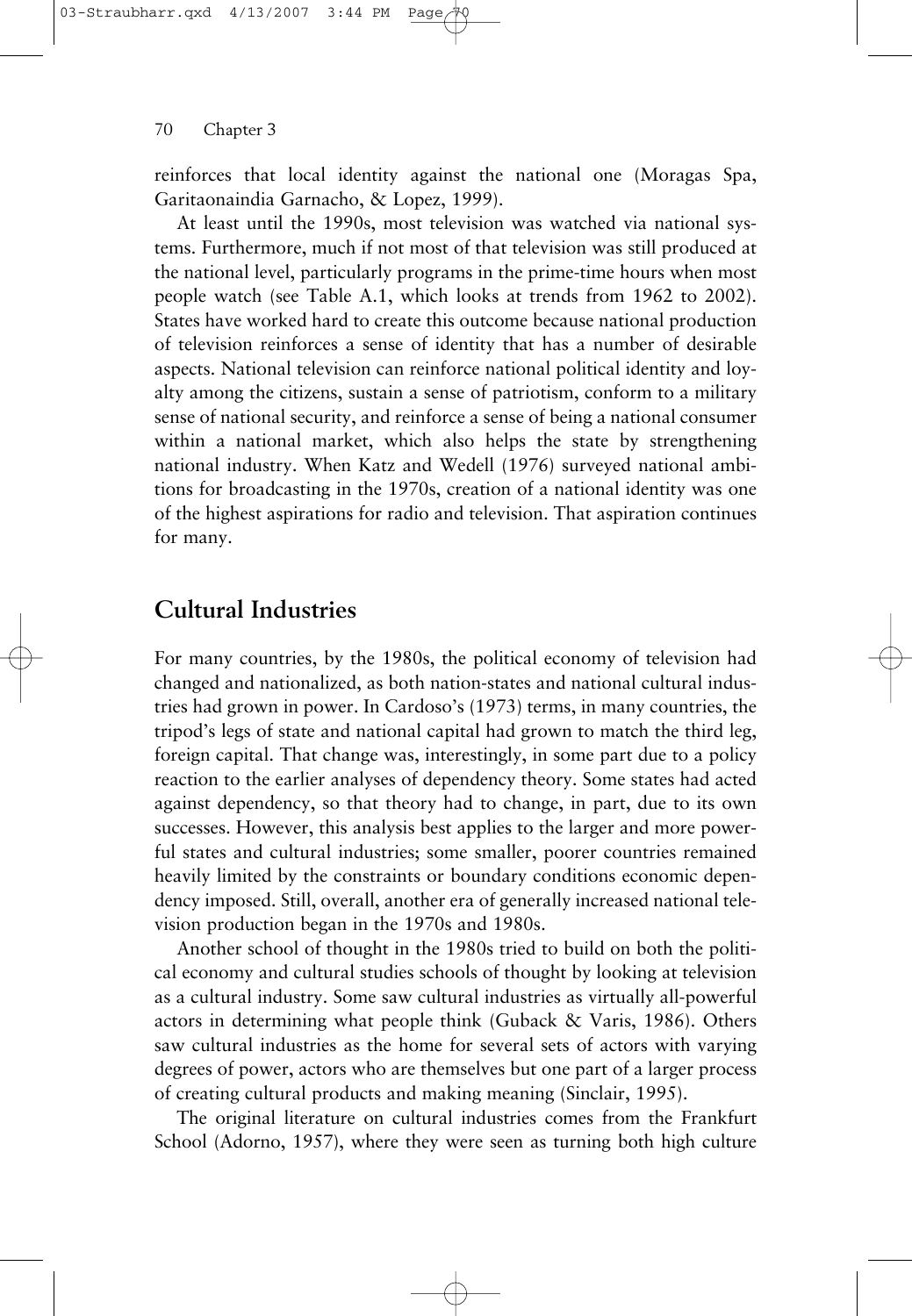and folk culture into industrialized mass cultural products that strongly controlled the development of culture, arriving at a kind of mass man in a mass culture. This paradigm has been powerful, particularly in Latin America, where it fit nicely with an era of industrialization, urbanization, and massification of social life. During this period, traditional agrarian societies rapidly transformed into modern urban ones, and the common experience was now of the urban working class, as compared to the rural peasant. Cultural industry theory has converged with theories about economic determinism, economic dependence, and hegemony to see large cultural industries, both domestic and foreign, as overwhelming individuals and determining cultural outcomes (Beltran, 1978). Building further on the cultural industry literature and dependency theory, McAnany (1984) described how the commercial Brazilian television industry had grown beyond the limits originally predicted by dependency theory but was still constrained by structural problems of a limited, at least partially dependent economy and still working within organizational commercial media models imported from the United States.

This approach to cultural industries recognized the limits placed on many nations' media systems by operating within subordinate positions in the world economy, but it also recognized and gave analytical emphasis to the distinct dynamics of each nation or industry's historical development. Key national issues included conflicts between domestic and transnational elites, interests of key national elites, entrepreneurial competition, the agendas and actions of key production personnel, and the effects of state intervention, particularly as policy maker, provider of infrastructure, and advertiser (Mattelart & Mattelart, 1990; Mattos, 1982; Straubhaar, 1984; Vink, 1988). Larger nations saw an increasingly complex and dynamic development of local cultural industries. As technologies and economic developments permitted smaller-scale production, local radio, local newspapers or newsletters, local video productions, and so on enabled various cultural fronts or actors to produce culture in an increasingly industrialized way.

# Crucial Structural Conditions of National Cultural Industries

A number of crucial structural conditions made national media production more likely. These conditions enabled national cultural producers to resist the contrasting advantages of global and regional producers. In terms of complexity theory, these were crucial initial conditions, which shaped the boundaries of what was possible for the actors that operated inside those systems or institutions. In terms of structuration theory, these factors drew the limits on what is possible, set rules on how producers can operate, and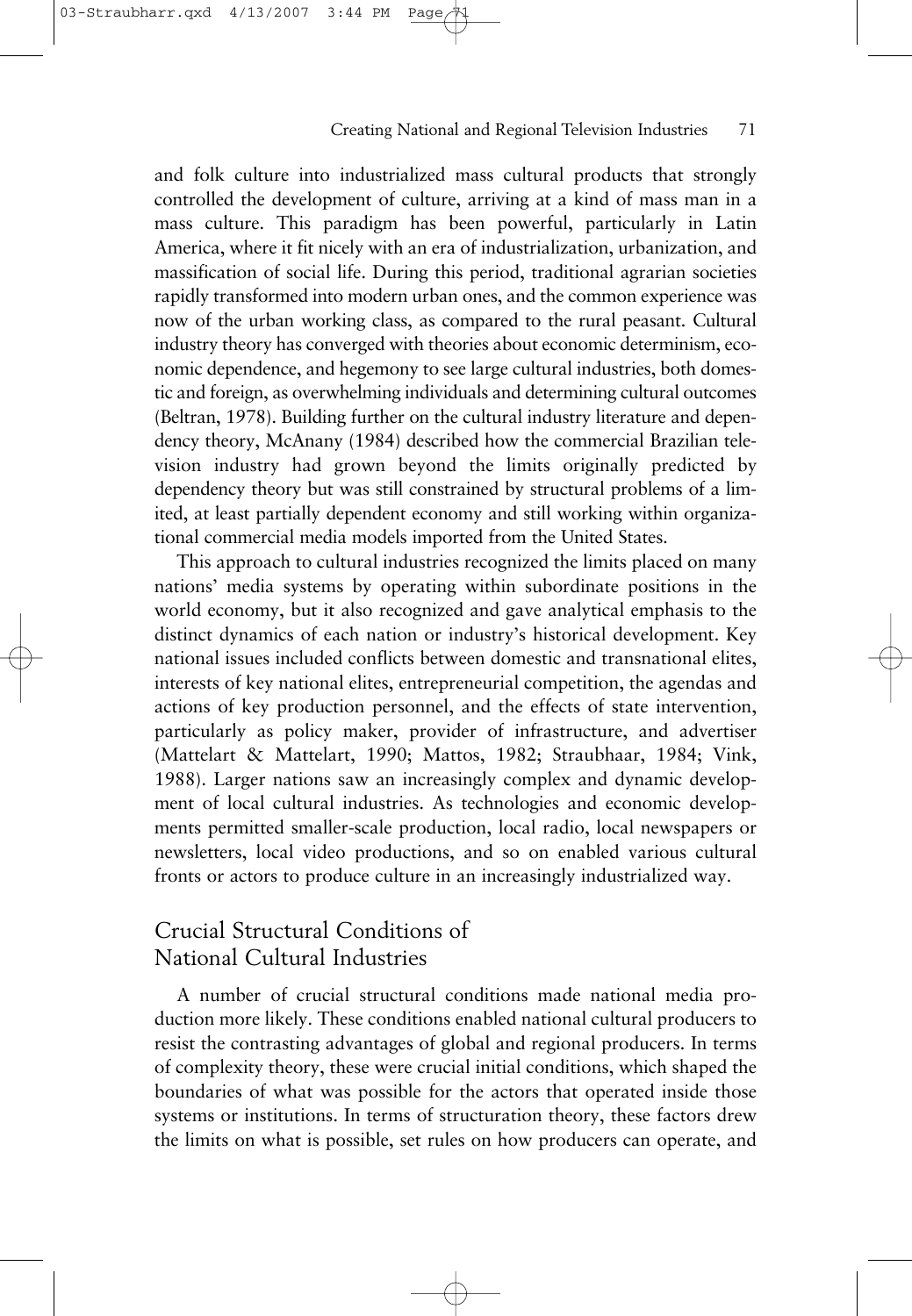provided the resources that would or would not permit extensive national cultural production.

*Market size* was crucial. Small countries generally produced less television, whereas most large countries eventually became significant producers of television. Larger markets enabled producers to achieve economies of scale and to attempt more complex and costly genres of production. "Producers in countries that belong to large natural language markets have a financial incentive to create larger budget films and programs that generally have greater intrinsic audience appeal, a clear advantage in international competition" (Wildman & Siwek, 1988, p. 68). Even a rich small country like Belgium or Norway had the total wealth to produce only a limited amount of television, whereas a large poor country like India could assemble the resources to do quite a bit.

The *relative wealth* of a market was also crucial. A relatively small or medium-size market, like Japan, Taiwan, or Hong Kong, could still produce quite a bit of television if it was wealthy enough. *The financial base* likewise placed boundaries around what kind of programming could be produced. Reliance on advertising constrained programming options to those that were commercially successful; that is, those that drew the largest or most economically attractive audiences. Government finance tended to give greater control over programming to government institutions and ruling political parties. License fees, used, for example, in Britain or Japan, tended to insulate programming against both government and commercial pressures. *Commercial structure* bounded or limited what kind of media products would be produced. If commercial success in a market was imperative, the most commercially successful program models would be adopted, whether they were local or foreign.

*Competition* among media in a national, regional, or global market may have promoted creativity, but it also tended to disperse resources among a number of competitors. Growth for television stations or networks was sometimes enhanced by limiting the number of competitors. Lord Reith decided in the 1920s that the BBC needed a monopoly over resources to produce a quantity of diverse, quality programming. Although thinking in the United States has always favored competition, many other countries in almost all regions opted instead for television monopolies in the early days of the medium, often to pool resources for production, although often simply to make television easier to control (Katz & Wedell, 1976).

*Government policies* could provide or deny crucial resources to television. It could enable television industries to act independently of foreign pressure. The state could be a media actor on its own, a facilitating or obstructive regulator, or the creator of favorable conditions, such as subsidy for construction, research and development, or other needs.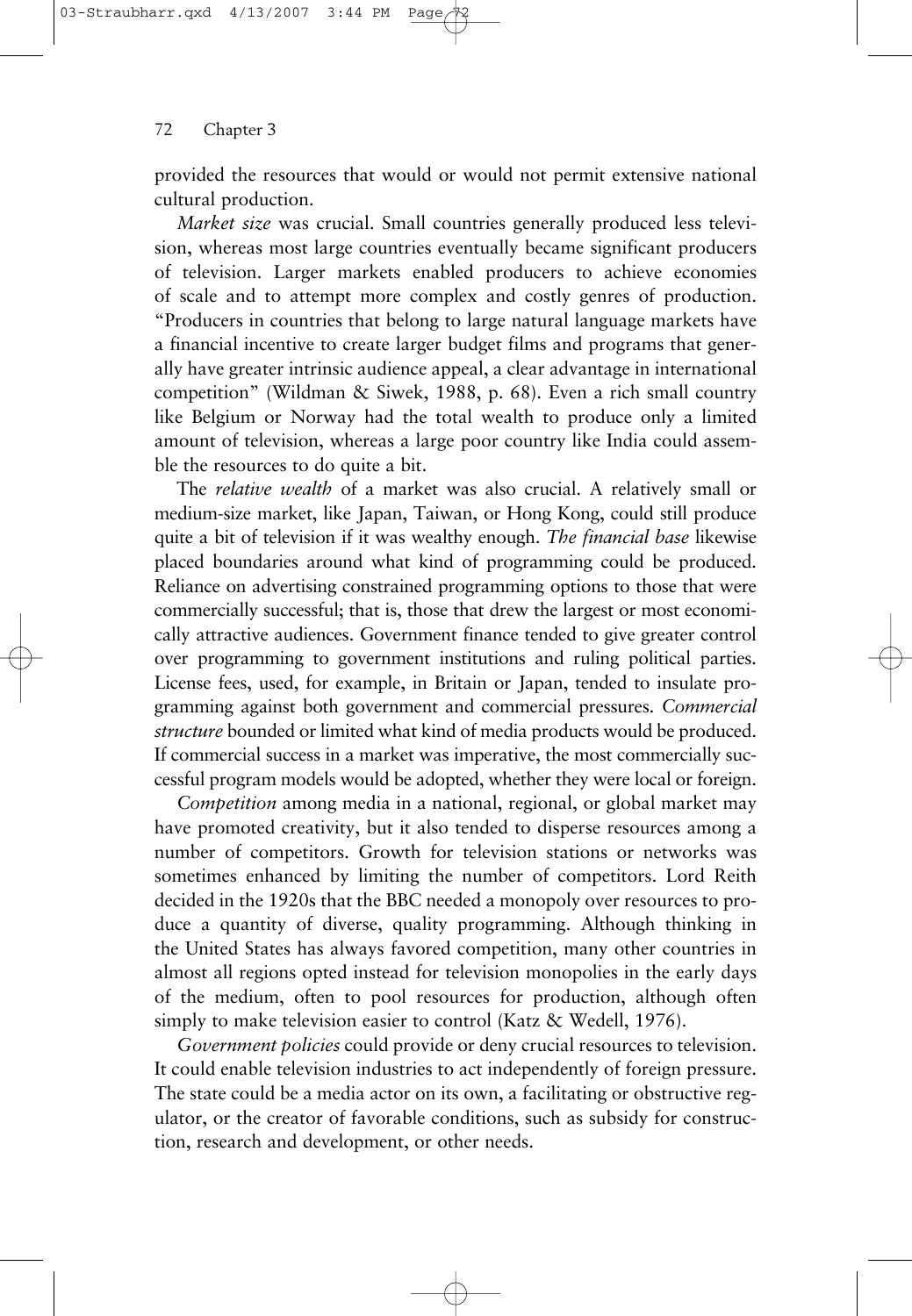*Other cultural industries* could support or limit television industries. Television drew heavily on the strength of related local cultural industries (film, music, theater, recordings). If those were underdeveloped, too, that placed another boundary to television production. For example, most developing countries that became major television producers, such as Brazil, Egypt, or India, drew heavily on previously built-up film industries to do so. The fact that India had well-developed film industries in local languages such as Telugu made the emergence of strong, separate television networks at the local level much more possible than in most countries (Kumar, 2006).

03-Straubharr.qxd 4/13/2007 3:44 PM Page  $\frac{1}{3}$ 

*Producer behavior* often followed commercial imperatives, but it also responded to the demands of the domestic market or audience when resources allowed. However, in some cultures—for example, Russia since 2000—political imperatives were reimposed over what were successful commercial networks. Within the boundaries placed by these political economy structures, developments tended to be nonlinear and hard to predict, but patterns are discernable among the groups of actors involved. The key groups were those involved in the management and direction of television, the entrepreneurs; those involved in the actual program planning and production, the producers; and the receivers or audiences.

*Entrepreneurial* behavior by those who own or manage cultural industries likewise tailored operations to the programming interests of domestic (or regional or global) audiences and to domestic and foreign business needs and markets, with considerable differentiation among larger markets/systems.

*Audience behavior* not only reflected choices among what was offered, but also worked within a cultural context; the national culture could define audience tastes to dispose viewers toward choosing national productions over imported ones. National culture's appeal to domestic audiences was (and is) a crucial local advantage. National industries' ability to compete with foreign imports varied depending on the homogeneity of audiences and their acceptance of national culture.

Over time, the patterns of action and behavior by these kinds of actors tended to stabilize and form culturally defined boundaries. Among industry professionals, those took the form of "the way we do things here." Among audiences, they took the form of preferences for certain kinds of programming or genres.

## **Achieving National Coverage via Satellite**

Satellites have often been seen as an inherently globalizing technology by many scholars. However, their initial major impact was their use to distribute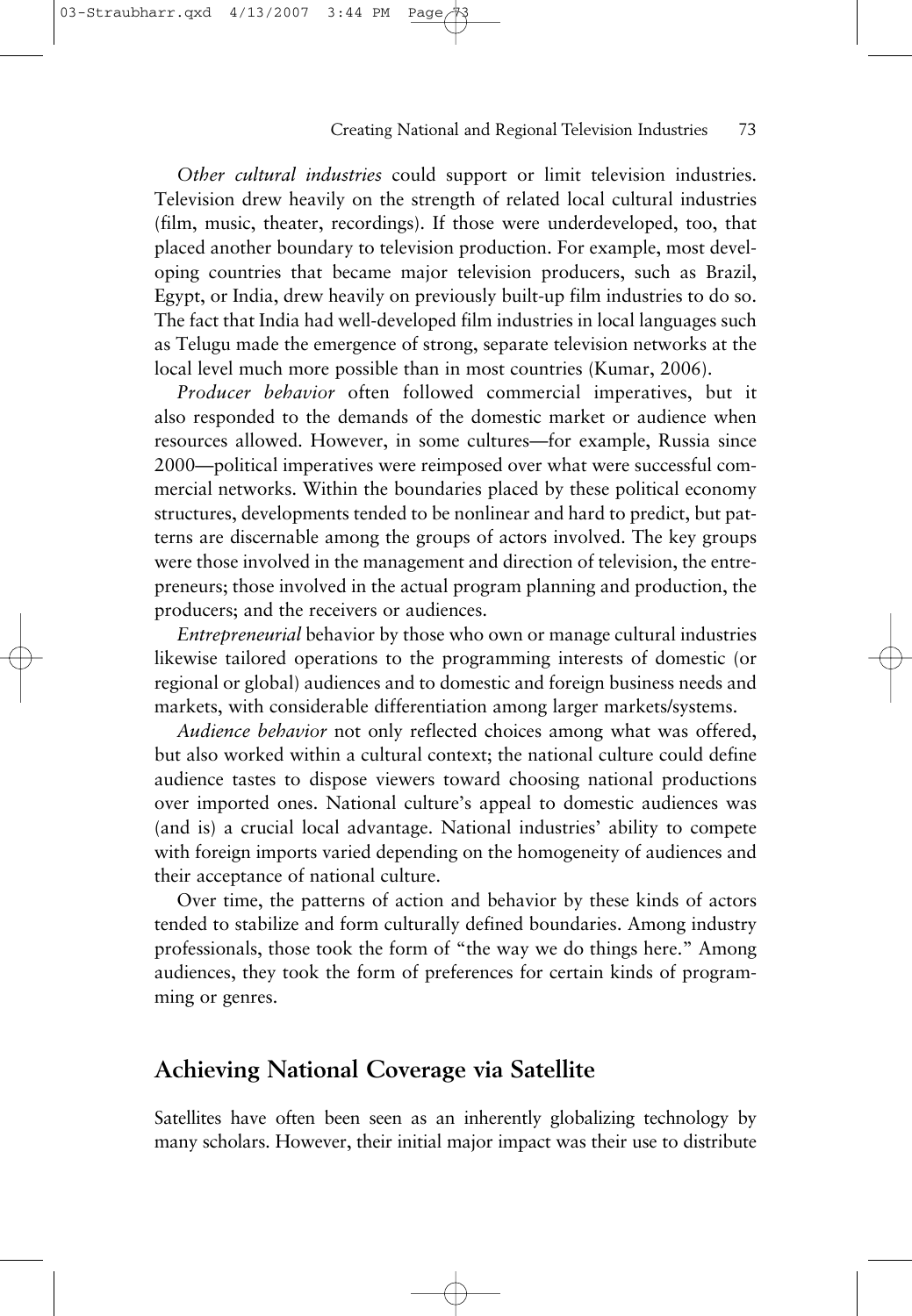television channels from broadcast networks to affiliates and from cable channel producers to local cable system head-ends within national systems. I will take up their global role more in Chapter 5, but the main impact of satellites as a mass medium arguably continues to be this intermediate role of delivering signals from network producers to affiliates, retransmitters, and cable head-ends. For example, much of the population in many rural areas gets television by satellite dishes hooked to local retransmitters, not even affiliate stations, just literal retransmitters. For example, in rural Brazil, most small towns and villages have a municipal dish that pulls down the main commercial channel, TV Globo, and retransmits it to the local area. If residents want a second channel, they have to lobby the mayor to put up a second retransmitter or go get their own satellite dish so that they can receive the other national broadcast networks (La Pastina, 1999).

In 1975, HBO exemplified this stage of the process, achieving national impact by putting its channel on a satellite for distribution to cable systems all over the United States (Baldwin & McEvoy, 1988). The international impact of television satellites started about this same time, as cable systems in Canada, Mexico, and the Caribbean also began to pull down and distribute HBO and other channels primarily intended for domestic U.S. distribution.

In the 1970s, a number of governments around the world saw satellite distribution of national television channels as a crucial priority. The USSR invested massively in satellite distribution to reach across its seven time zones and two continents to deliver a centrally controlled message to its large, diverse population (Mickiewicz, 1988). India obtained early assistance from U.S. satellites to deliver television signals to a widespread rural audience under the Satellite Instructional Television Experiment (Singhal & Rogers, 1989). Brazil and Mexico both invested tens of millions of scarce, borrowed dollars in nationally owned satellite systems to ensure that they could subsidize the extension of their national television networks (Hudson*,* 1990). These systems initially reached rebroadcast transmitters and community viewing facilities, but eventually, many individuals also bought antennas so they could receive national television via satellite (Straubhaar, 2003).

# Supplementing National Coverage via Satellite: Translocal Television in the Nation

Many people have also bought antennas or subscribed to cable television systems to receive television that is aimed at the nation from outside via satellite, what Kumar (2006) calls translocal, technically transnational signals programmed outside the nation, which are aimed at its audience or cultures within it. One leading example is Zee TV and others in India (Thussu,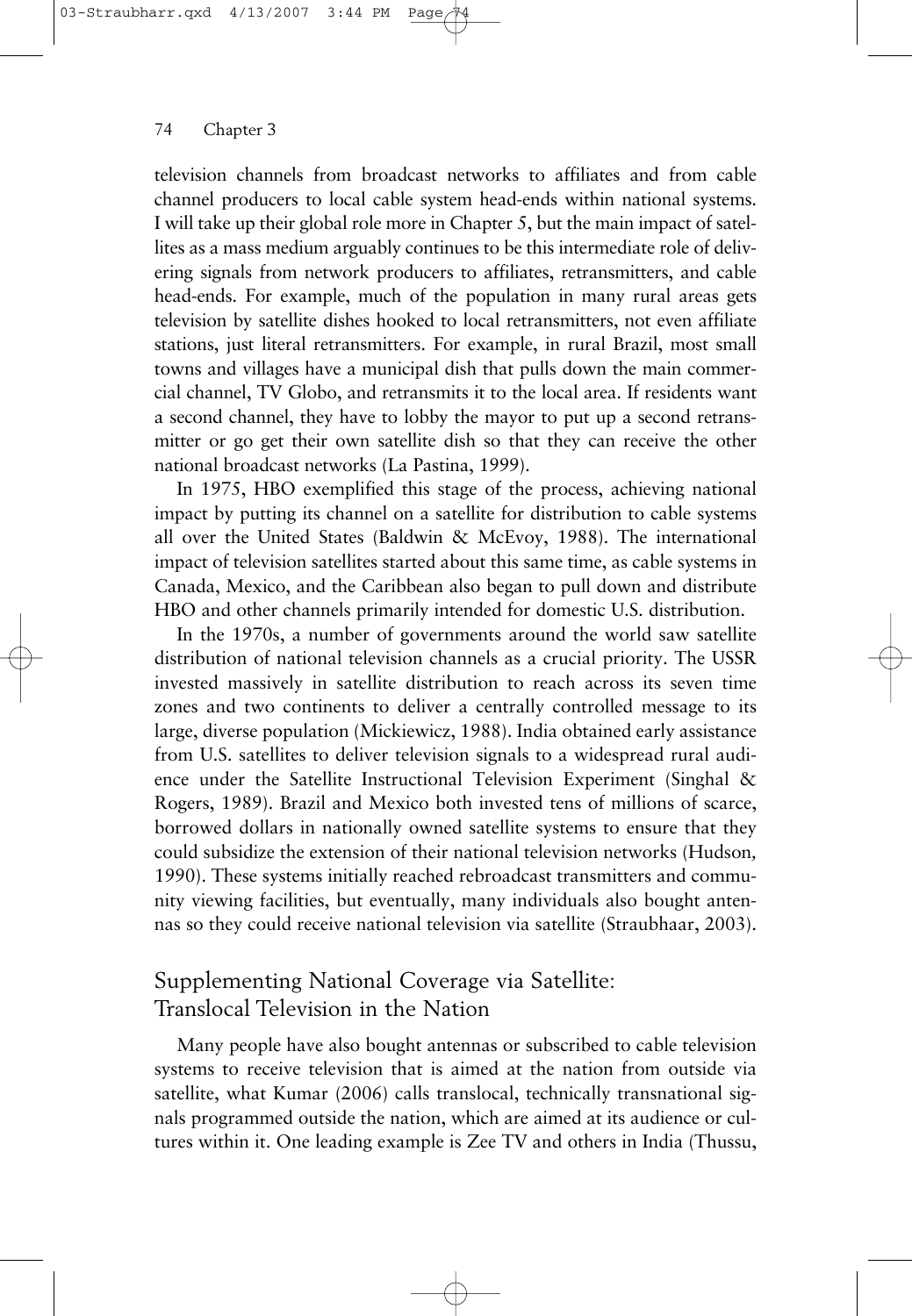1998), which have used regional satellite platforms, starting with Star TV, to transmit alternative national- or local-language programming into India since 1991 (Star TV) and 1992 (Zee TV; Sinclair, 2005). This translocal television in India built on several factors. Like a number of other countries that experienced powerful impacts of translocal, transnational, or global television in the 1990s, the existing broadcast television in India was a government monopoly that had not diversified into some areas of strong potential interest, such as music video, in-depth news, and regional-language programming. Unlike some countries, where cable remained an expensive luxury for the middle classes, translocal television in India built on transmitting satellite signals to a rapidly growing local infrastructure of "cablewallahs," local, often irregular cable systems. The latter grew from 150 operators in 1985 to 100,000 in 1995, when they were finally regulated, with perhaps 60,000 still in business by 2002 (Sinclair, 2005). Perhaps most important, translocal television was driven by both national and regional Indian entrepreneurs like those behind ZeeTV, which developed a national audience with entertainment in "Hinglish" (Sinclair, 2005), and those behind Sun TV (regional Tamil television) and Eenadu (regional Telegu television; Kumar, 2006).

03-Straubharr.qxd 4/13/2007 3:44 PM Page  $\frac{1}{\sqrt{5}}$ 

In the early 1990s, translocal channels grew up in a number of parts of the world as entrepreneurs or émigré groups saw satellite television as a way of sending television back into their homelands for commercial, religious, or political purposes. A number of channels—music channels, as well as news, religious information, and ethnic channels aimed at groups like the Kurds were broadcast into Turkey by groups wishing to challenge the state monopoly on broadcast television. Similar channels were initially broadcast from outside the Arabic-speaking world back into it, such as Middle Eastern Broadcasting Center (MBC). A number of satellite channels have also been broadcast back into Iran by various dissident groups and entrepreneurs (Semati, 2006).

Another variation on the translocal is outside channels aimed at national audiences and those who have migrated away, for example, Indians in the United States or Turks in Europe. For example, a number of channels have targeted both Turkey and Turkish audiences in Europe since the early 1990s (Aksoy & Robins, 2000; Oncu*,* 2000). In fact, Zee TV has also come to serve dispersed or diaspora Indian audiences across the globe, but I will talk more about Zee TV as a global medium in Chapter 4, about global television.

Like many other transnational forms of television, translocal television seems to depend on both national domestic trends and opportunities perceived by transnational actors; for example, the people who started Zee TV or Rupert Murdoch, who initially carried such programming into India on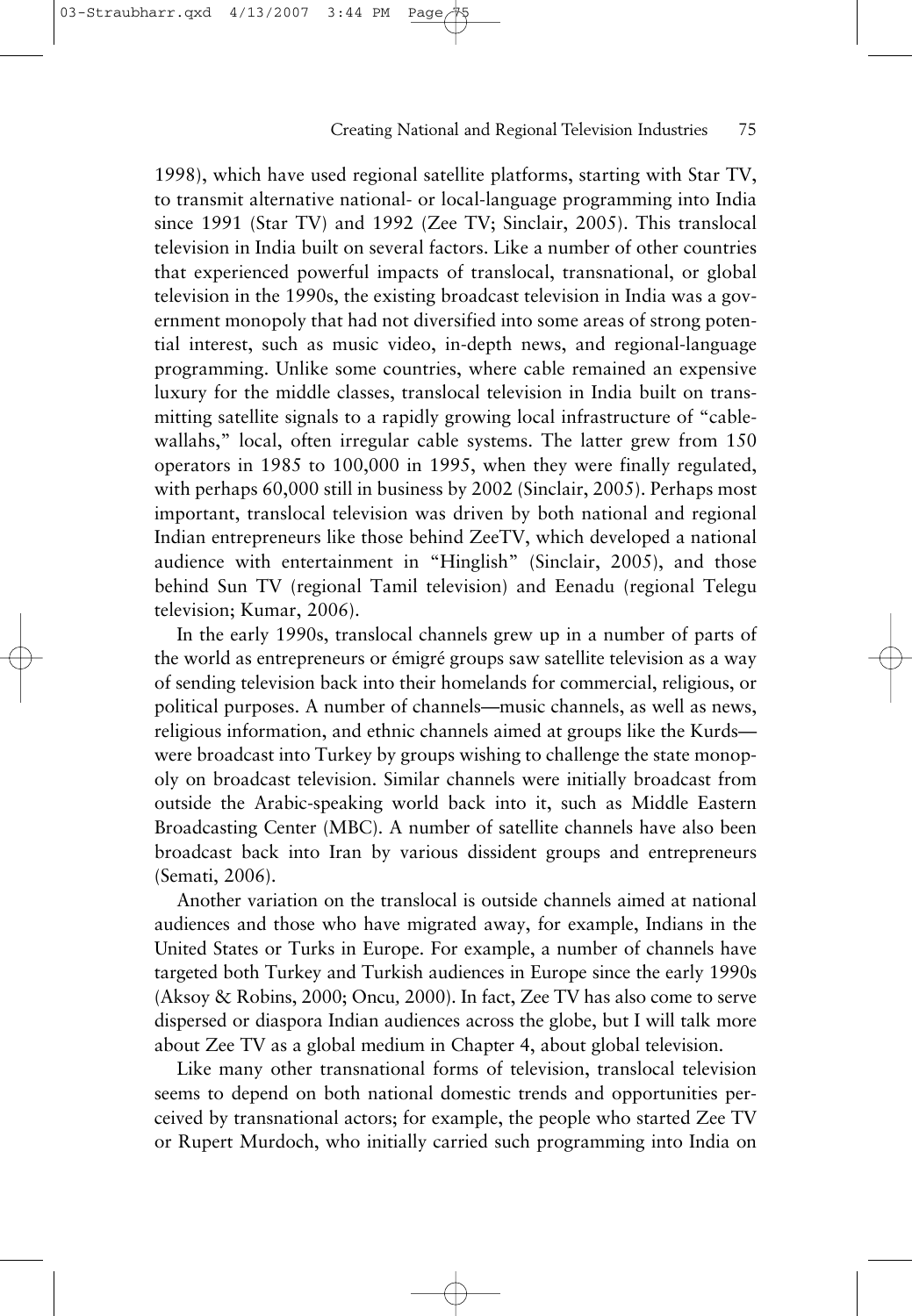Star TV. If major audience interests were not being met by national broadcast channels, then satellite technology provided a new technological option, starting in the early 1990s, for reaching those audiences and interests. In both India and Turkey, the state operated national television under clear but narrow mandates that excluded a number of things in which audiences were potentially quite interested, such as a wider range of entertainment options, including music videos, and minority-language television. In Turkey, Islamicfocused television was also attractive. In a number of cases, after the possibility of translocal television via satellite had broken the monopoly of former national broadcasters, a liberalization of competition occurred in the 1990s that permitted national and regional broadcasters to start business. (That overall process of liberalization, as an aspect of globalization, is covered more in the following chapter.)

# **Television Above and Below the National Level**

In places where the national state has not become a strong pole of identity, local and supranational regional cultural identities are often particularly strong. In much of Africa and parts of Asia and Latin America, national television does not reach much of the population, or it reaches them only in national languages that they do not speak comfortably. As a result, much of the population either ignores television, tries to create local productions, or seeks out television from neighboring or related countries in languages that they do speak.

For example, in Mozambique, only 25% to 35% of the population speaks Portuguese, roughly the same percentage that has access to television. Consequently, the reach of television is so limited that many people focus on local languages and local cultural forms, which are more likely to be expressed on radio than on television, if they appear in mass media at all. Given limited resources for production, television in Mozambique has always depended on imported programming for much of its schedule. Although many of those imports used to come from Europe or the United States, Mozambican television has turned increasingly to imports from Brazil, which exports a great deal of soap opera, music, and comedy. That Brazilian programming has the advantage of being in the national language, Portuguese, as well as drawing on a common cultural heritage of symbols, references, and even jokes that build on their common history as former Portuguese colonies. This situation contributes to the growth of a transnational Lusophone, or Portuguese-speaking cultural-linguistic market that includes Brazil, Mozambique, Portugal, and others. This kind of transnational development is covered more in Chapter 4.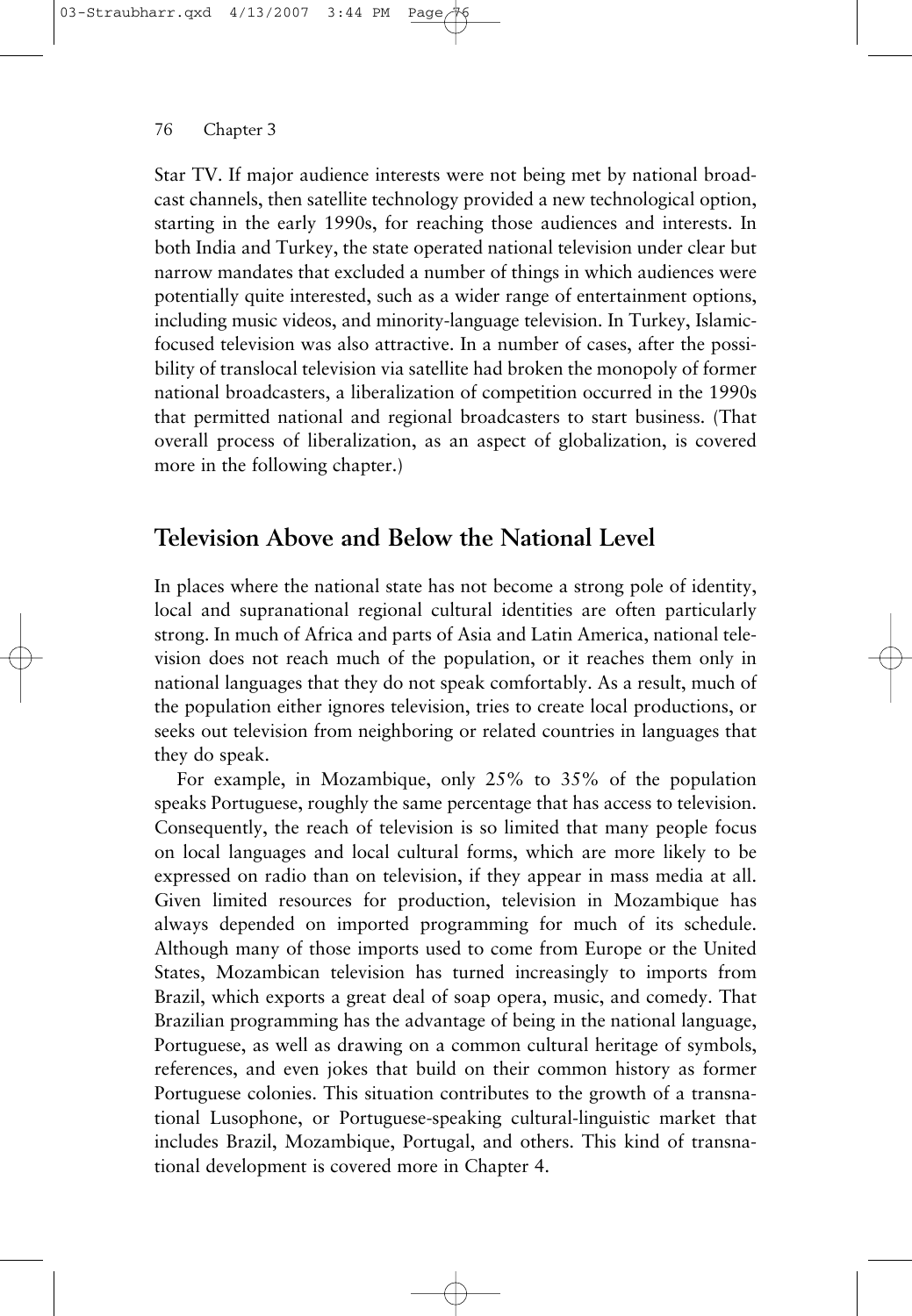In a few wealthy countries, such as Canada, Spain, or Great Britain, there are enough resources to permit local production in subnational languages, such as French (in Quebec), Catalan, Welsh, or Scottish (Moragas Spa et al., 1999), or a number of regional languages in India (Kumar, 2006). In some countries, minorities are part of large diasporas, such as the overseas Chinese in Malaysia or Canada. These immigrants tend to use a variety of technological options, from video to satellite channels to Web pages, Internet music downloads, and Internet streaming video to gain access to television produced in the languages they speak and reflecting the cultures with which they identify.

03-Straubharr.qxd  $4/13/2007$  3:44 PM Page $\sqrt{7}$ 

Local television is still more limited by costs of production. It is less developed in most countries than national television due to the need to spread costs across a larger audience to achieve economies of scale. Local television genres are also in a way limited by the need for a strong visual component, whereas musical genres can be remarkably varied. Television genres have developed remarkably over the past 20 to 30 years, however. A number of low-cost genres have evolved, which can be produced almost anywhere with the simplest and cheapest of equipment: news, talk, variety, live music, and games. More and more nations are producing an increasing proportion of their own programming using such genres. Table A.1 shows that a significant number of countries are doing more than half of their own programming, both in the total broadcast day and during prime time, where audience viewing is concentrated and the most popular programs are usually placed.

Some genres also lend themselves to more localized programming on provincial-level or municipal stations. Latin America, for example, has experienced an increase in local news and discussion programs on television stations. For public stations, such programs are a natural line of programming, if resources from public or state sources allow. For private stations, the viability of such local programming depends on costs of production balanced against audience demand and advertiser willingness to pay. Indications from an early study (Huesca, 1985) in one fairly poor Latin American country, Bolivia, is that local programming in news and public affairs varied considerably, particularly depending on who owned and controlled the station and what their resources were, but many stations were doing quite a bit. Furthermore, stations were able to draw on some resources and programs produced by alternative producers. Bolivia, like Brazil and a number of other countries, has had a growing tradition for several years of alternative video production by nongovernmental organizations, activist groups, church groups, unions, and so on (Alvarado, 1988). As one of the main alternative video producers then in Brazil, Luiz Santoro (1989), observed, many such groups saw alternative video as a means toward producing materials for television as local, provincial, or even national opportunities open up. Since then,